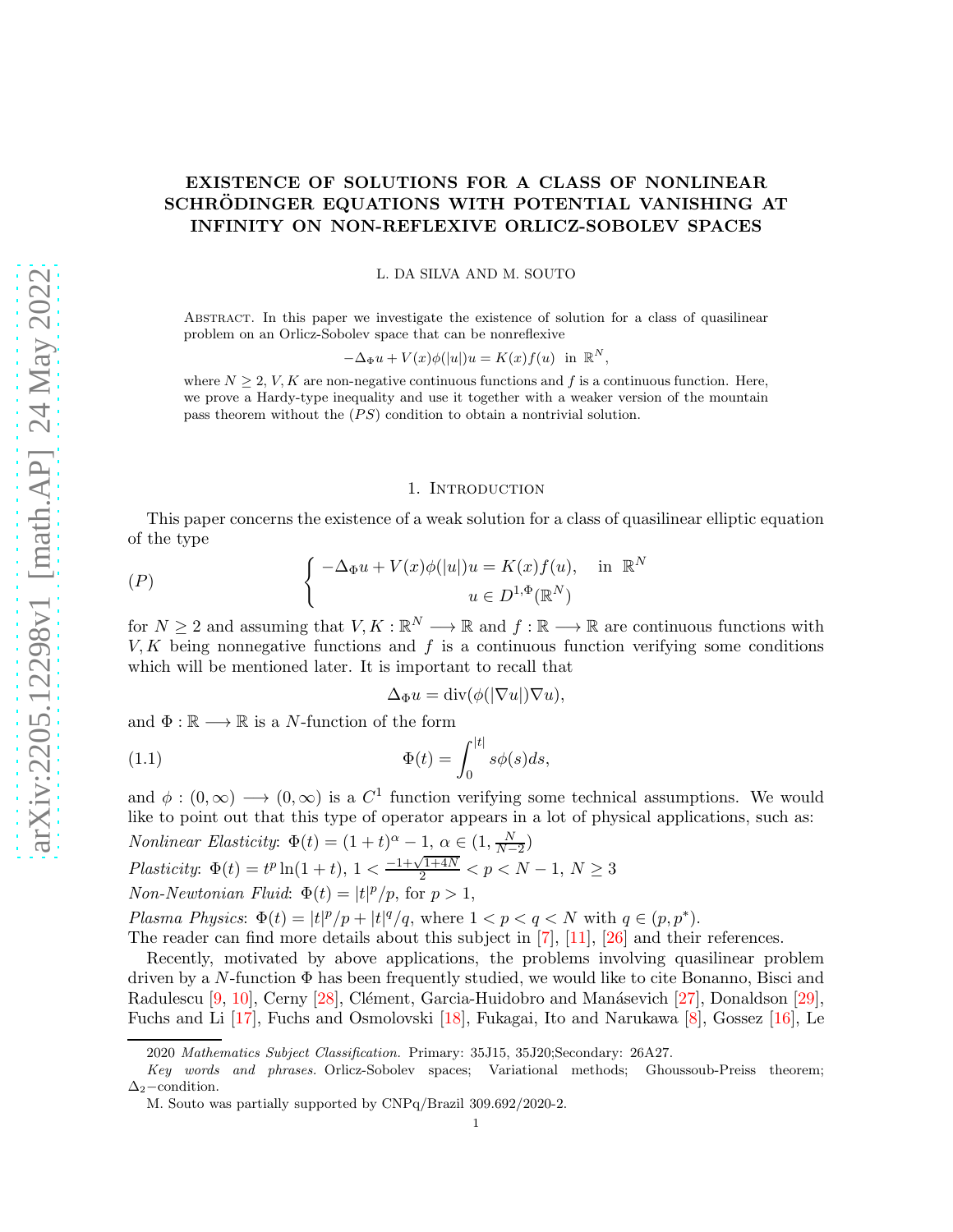### <span id="page-1-0"></span>2 L. DA SILVA AND M. SOUTO

and Schmitt [\[30\]](#page-25-12), Mihailescu and Radulescu [\[19,](#page-25-13) [20\]](#page-25-14), Mihailescu and Repovs [\[21\]](#page-25-15), Mihailescu, Radulescu and Repovs [\[22\]](#page-25-16), Mustonen and Tienari [\[31\]](#page-26-0), Orlicz [\[32\]](#page-26-1) and their references. In all of these works, the so-called  $\Delta_2$ -condition was assumed on  $\Phi$  and  $\tilde{\Phi}$  (Complementary function of  $\Phi$ ), which ensures that the Orlicz-Sobolev space  $W^{1,\Phi}(\Omega)$  and  $D^{1,\Phi}(\Omega)$  are reflexive Banach spaces. This assertion is used several times in order to get a nontrivial solution for elliptic problems taking into account the weak topology and the classical variational methods to  $C<sup>1</sup>$ functionals.

In what follows, the function  $\phi : (0, +\infty) \longrightarrow (0, +\infty)$  is a  $C^1$  function satisfying:

$$
t \longmapsto t\phi(t) \text{ is increasing for } t > 0.
$$

$$
\lim_{t \to 0^+} t\phi(t) = 0 \quad \text{and} \quad \lim_{t \to +\infty} t\phi(t) = +\infty.
$$

$$
(\phi_3) \qquad \qquad 1 \le \ell = \inf_{t>0} \frac{\phi(t)t^2}{\Phi(t)} \le \sup_{t>0} \frac{\phi(t)t^2}{\Phi(t)} = m < N, \quad \text{and} \quad \ell < m < \ell^*.
$$

$$
t \longmapsto \frac{\phi(t)}{t^{m-2}} \text{ is nonincreasing for } t > 0.
$$

Before continuing this section, we would like to point out that an example of  $N$ -function satisfying the  $(\phi_1) - (\phi_4)$  conditions is the function  $\Phi_\alpha(t) = |t| \ln(|t|^\alpha + 1)$  for  $0 < \alpha < \frac{N}{N-1} - 1$ . Such N-function satisfying the conditions  $(\phi_3)$  with  $\ell = 1$ , therefore  $\tilde{\Phi}_\alpha$  does not satisfy the  $\Delta_2$ -condition. A classic example of a N-function that satisfies the conditions ( $\phi_1$ ) – ( $\phi_4$ ) and where the complementary function satisfies the  $\Delta_2$ -condition is the function  $\Phi(t) = |t|^2/2$ .

In the present work, we will use techniques that allow us to deal with problem  $(P)$  without assuming the  $\Delta_2$ -condition of the function  $\Phi$ . This type of problem brings us many difficulties when we intend to apply variational methods. For example, in our article, the energy functional associated with the problem might not be  $C^1$ , so classical minimax type results cannot be used here. To get around this difficulty, some recent articles suggest the use of the minimax theory developed by Szulkin  $[2]$ , we cite  $[4]$ . In this paper, the authors study a class of problem

$$
\begin{cases}\n-\Delta_{\Phi}u + V(x)\phi(u)u = f(u), & \text{in } \mathbb{R}^N \\
u \in W^{1,\Phi}(\mathbb{R}^N) \text{ with } N \ge 1\n\end{cases}
$$

when V is  $\mathbb{Z}^N$ -periodic and f is a continuous function satisfying some technical conditions. The  $\Delta_2$ -condition of N-function  $\tilde{\Phi}$  has not been required.

Another work in which the  $\Delta_2$ -condition of N-function  $\Phi$  has not been required, is found in  $[6]$ , Silva, Carvalho, Silva and Gonçalves study a class of problem like

$$
\begin{cases}\n-\Delta_{\Phi} u = g(x, u), & \text{in } \Omega \\
u = 0, & \text{on } \partial\Omega\n\end{cases}
$$

where  $\Omega \subset \mathbb{R}^N$ ,  $N \geq 2$ , is a bounded domain with smooth boundary.

The particular case of the problem  $(P)$  with  $\Phi(t) = |t|^2/2$  (The Laplacian Case) is a study by Alves and Souto [\[3\]](#page-25-20), where the authors manage to show the existence of ground state solutions to obtain a positive solution for the following Schrödinger equation

$$
\begin{cases}\n-\Delta u + V(x)u = K(x)f(u), & \mathbb{R}^N \\
u \in D^{1,2}(\mathbb{R}^N)\n\end{cases}
$$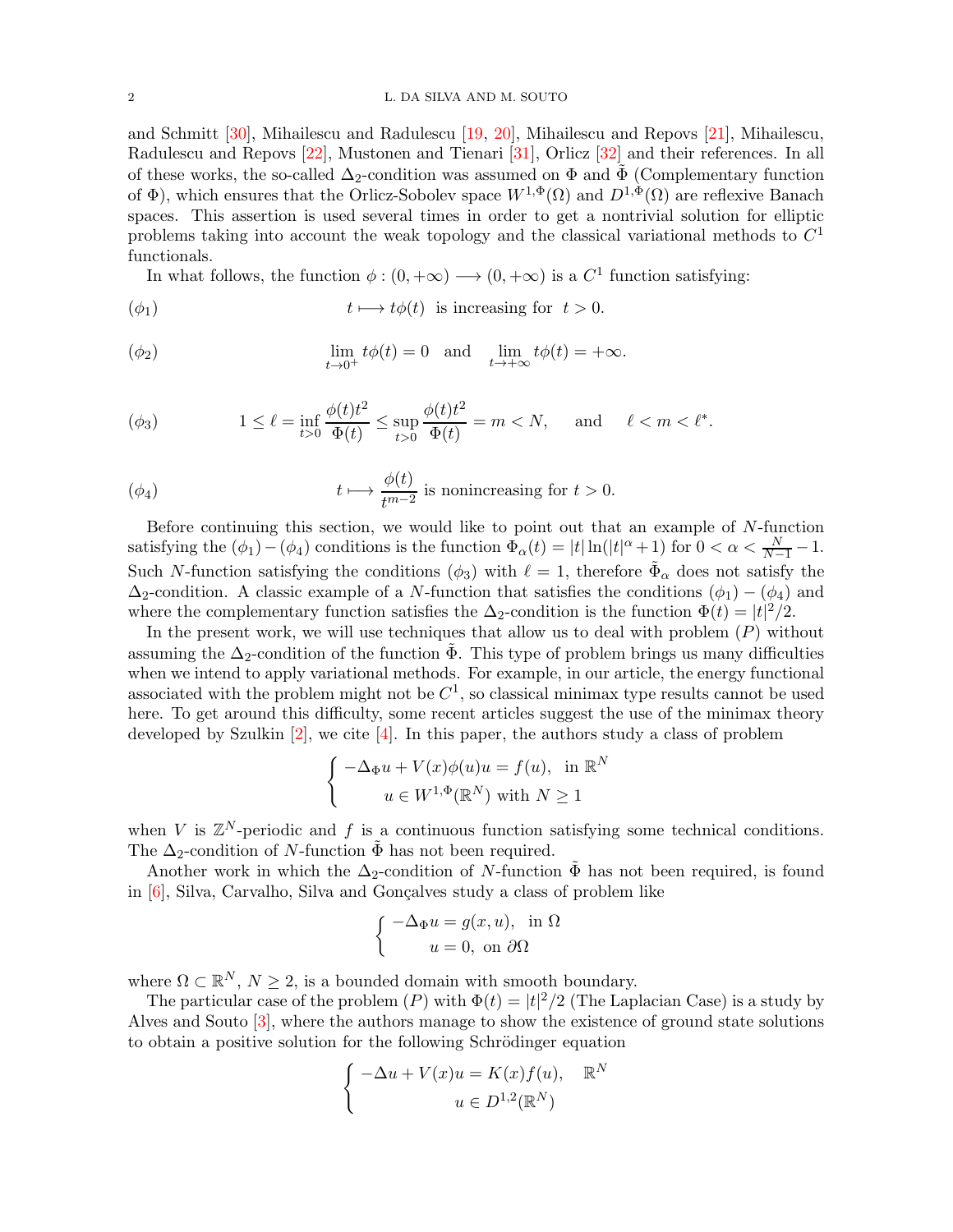<span id="page-2-1"></span>Also in this paper, the authors introduced the set

$$
E = \left\{ u \in D^{1,2}(\mathbb{R}^N) / \int_{\mathbb{R}^N} V(x) |u|^2 dx < +\infty \right\}
$$

and they proved that this space with norm

$$
||u||_{E}^{2} = \int_{\mathbb{R}^{N}} (|\nabla u|^{2} + V(x)|u|^{2}) dx
$$

is compactly embedded in the weighted Lebesgue space  $L_K^p(\mathbb{R}^N)$  for some  $p \in (2, 2^*)$ , where

$$
L_K^p(\mathbb{R}^N) := \left\{ u : \mathbb{R}^N \longrightarrow \mathbb{R} : u \text{ is measurable and } \int_{\mathbb{R}^N} K(x) |u|^p dx < +\infty \right\}
$$

To the best of our knowledge, there seem to be no results on ground state solutions for  $(P)$ with potential vanishing at infinity. From there, we introduce the following assumptions on the potential  $V$  and the  $K$  coefficient verifies:

 $(K_0)$   $V(x)$ ,  $K(x) > 0$ , for all  $x \in \mathbb{R}^N$  and  $K \in L^{\infty}(\mathbb{R}^N)$ .

 $(K_1)$  If  $\{A_n\} \subset \mathbb{R}^N$  is a sequence of Borelian sets such that sup  $\sup_n |A_n| < +\infty$ , then

$$
\lim_{r \to +\infty} \int_{A_n \cap B_r(0)^c} K(x) dx = 0, \text{ uniformly in } n \in \mathbb{N}.
$$

 $(K_2)$  There is  $C_0 > 0$  such that  $K(x) \leq C_0 V(x)$ , for all  $x \in \mathbb{R}^N$ .

 $(K_3)$  There are  $a_1, a_2 \in (m, \ell^*)$  and a N-function  $A(t) = \int_0^{|t|} a(s)sds$  verifying the following properties:

<span id="page-2-0"></span>
$$
(1.2)\qquad \qquad a_1 \le \frac{a(t)t^2}{A(t)} \le a_2
$$

and there exists a positive function  $\varphi : (R_0, \infty) \longrightarrow \mathbb{R}_+$  such that  $\lim_{n \to \infty}$  $R\rightarrow+\infty$  $\varphi(R)=0$  and

(1.3) 
$$
K(x)A(s) \leq \varphi(R)(V(x)\Phi(s) + \Phi_*(s)), \quad \forall |x| \geq R \geq R_0.
$$

An exemple where  $(K_3)$  holds is the following: Suppose that lim  $|x| \rightarrow +\infty$  $K(x)$  $\frac{H(x)}{H(x)}$ , where  $H(x) =$  $\min_{s>0}$  $\big\{V(x) \frac{\Phi(s)}{4} \big\}$  $\frac{\Phi(s)}{A(s)} + \frac{\Phi_*(s)}{A(s)}$  $A(s)$ . Consider the function  $\varphi(R) = \max \left\{ \frac{K(x)}{K(x)} \right\}$  $\frac{K(x)}{H(x)}$ :  $|x| \ge R$ , it is clear that lim  $R\rightarrow+\infty$  $\varphi(R)=0.$ 

This type of conditions was first introduced by Alves and Souto in [\[3\]](#page-25-20).

At this point, it is very important to note that  $(K_1)$  is weaker than any one of the below conditions:

(a) There are  $r \geq 1$  and  $\rho \geq 0$  such that  $K \in L^r(\mathbb{R}^N \setminus B_\rho(0));$  $(L)$   $V(x) \rightarrow 0$  as |x|

(b) 
$$
K(x) \to 0
$$
 as  $|x| \to \infty$ ;

(c)  $K = H_1 + H_2$ , with  $H_1$  and  $H_2$  verifying (a) and (b) respectively.

Now, for every  $n \in \mathbb{N}$ , fix  $z_n = (n, 0, \dots, 0)$ . Consider  $\left\{ B_{\frac{1}{2^n}}(z_n) \right\}$ the disjoint sequence<br> $n \in \mathbb{N}$ of open balls in  $\mathbb{R}^N$  and the nonnegative function  $H_1 : \mathbb{R}^N \longrightarrow \mathbb{R}$  given by

$$
0 \le H_1(x) \le 1, \ \forall x \in \mathbb{R}^N, \ \ H_1(z_n) = 1, \ \forall n \in \mathbb{N}, \ \ H_1 \equiv 0 \ \ \text{in} \ \ \mathbb{R}^N \setminus \left\{ \bigcup_{n \in \mathbb{N}} B_{\frac{1}{2^n}}(z_n) \right\}
$$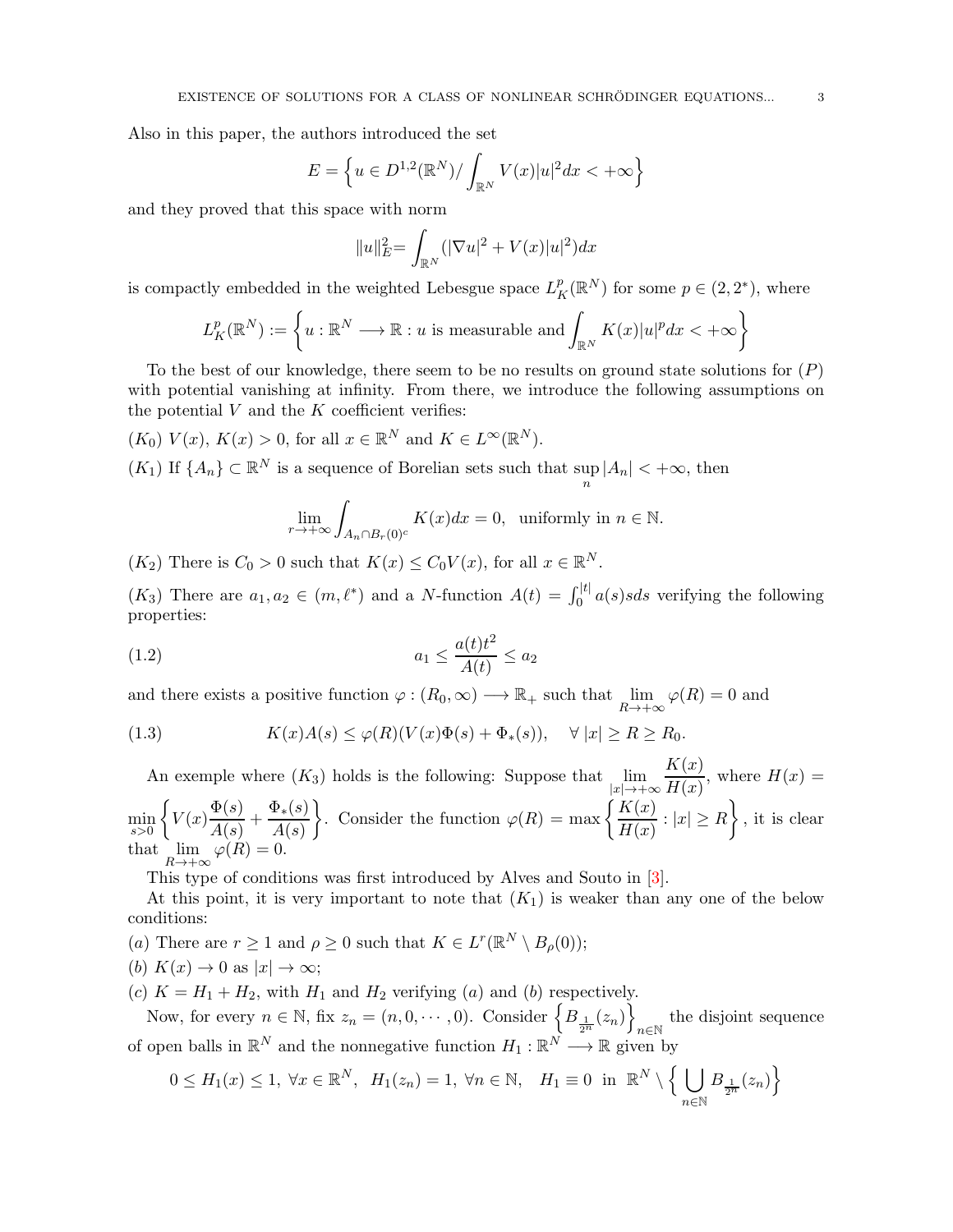and

for

$$
\int_{B_{\frac{1}{2^n}}(z_n)}H_1(x)dx\leq \frac{1}{2^n},\quad \forall n\in\mathbb{N}.
$$

Without any difficulties, we can see that the functions

(1.4) 
$$
V(x) = K(x) = H_1(x) + \frac{1}{\ln(2 + |x|)}
$$

satisfies the item (c) and consequently verifies the condition  $(K_1)$ . In addition, clearly V and K satisfy the conditions  $(K_0)$  and  $(K_2)$ . However, these functions do not verify the condition  $(K_3).$ 

Now consider the functions

$$
K(x) = H_1(x) + \frac{1}{\ln(2+|x|)}
$$
 and  $V(x) = (|x|H_1(x))^{\frac{s(m^*-m)}{m^*-a_2}} + (\frac{1}{\ln(2+|x|)})^{\frac{s(m^*-m)}{m^*-a_1}}$ .

As mentioned before, these functions verify  $(K_0)$  and  $(K_1)$ . Furthermore, to see that  $(K_3)$  is satisfied for some  $m < a_1 < a_2 < l^*$ , just consider  $A(s) = |t|^{a_2}/a_2$ . However, these functions do not verify the condition  $(K_2)$ .

With respect to the continuous function  $f : \mathbb{R} \longrightarrow \mathbb{R}$  we will assume the following assumptions:

$$
(f_1) \limsup_{t \to 0} \frac{f(s)}{s\phi(s)} = 0 \text{ if } (K_2) \text{ holds.}
$$

$$
(f'_1) \limsup_{t \to 0} \frac{f(s)}{a(s)s} < +\infty \text{ if } (K_3) \text{ holds.}
$$

$$
(f_2)
$$
  $\limsup_{t\to\infty} \frac{f(t)}{t\phi_*(t)} = 0$ , where  $\phi_* : (0, +\infty) \longrightarrow \mathbb{R}$  is the continuous function satisfying

$$
\Phi_*(t) = \int_0^{|t|} s \phi_*(s) ds.
$$

(f<sub>3</sub>)  $s^{1-m}f(s)$  is an increasing function in  $(0, +\infty)$  and decreasing in  $(-\infty, 0)$ .  $(f_4)$   $F(t) = \int_0^t f(s)ds$  is m-superlinear at infinity, that is,

$$
\lim_{|t|\to+\infty}\frac{F(t)}{|t|^m}=+\infty.
$$

The below function is typical example of function that verifies  $(f_1)-(f_4)$ :

$$
f(t) = (t^+)^{q-1},
$$

where  $t^+ = \max\{t, 0\}$  and  $q \in (m, \ell^*)$ . Furthermore, the function below is a typical example of a function that verifies  $(f'_1)$ – $(f_4)$ :

$$
f(t) = (t^+)^{a_2 - 1}.
$$

From now on, throughout the paper, the potential  $V$  and the coefficient  $K$  verifies the condition  $(K_0)$  and  $(K_1)$ .

Before we enunciate the main result of the article, we would like to recall to  $u \in E$  is a weak solution of  $(P)$  whenever

$$
\int_{\mathbb{R}^N} \phi(|\nabla u|) \nabla u \nabla v dx + \int_{\mathbb{R}^N} V(x)\phi(|u|)uv dx = \int_{\mathbb{R}^N} K(x)f(u)v dx,
$$
  
all  $v \in E = \{u \in D^{1,\Phi}(\mathbb{R}^N)/ \int_{\mathbb{R}^N} V(x)\Phi(|u|)dx < +\infty \}.$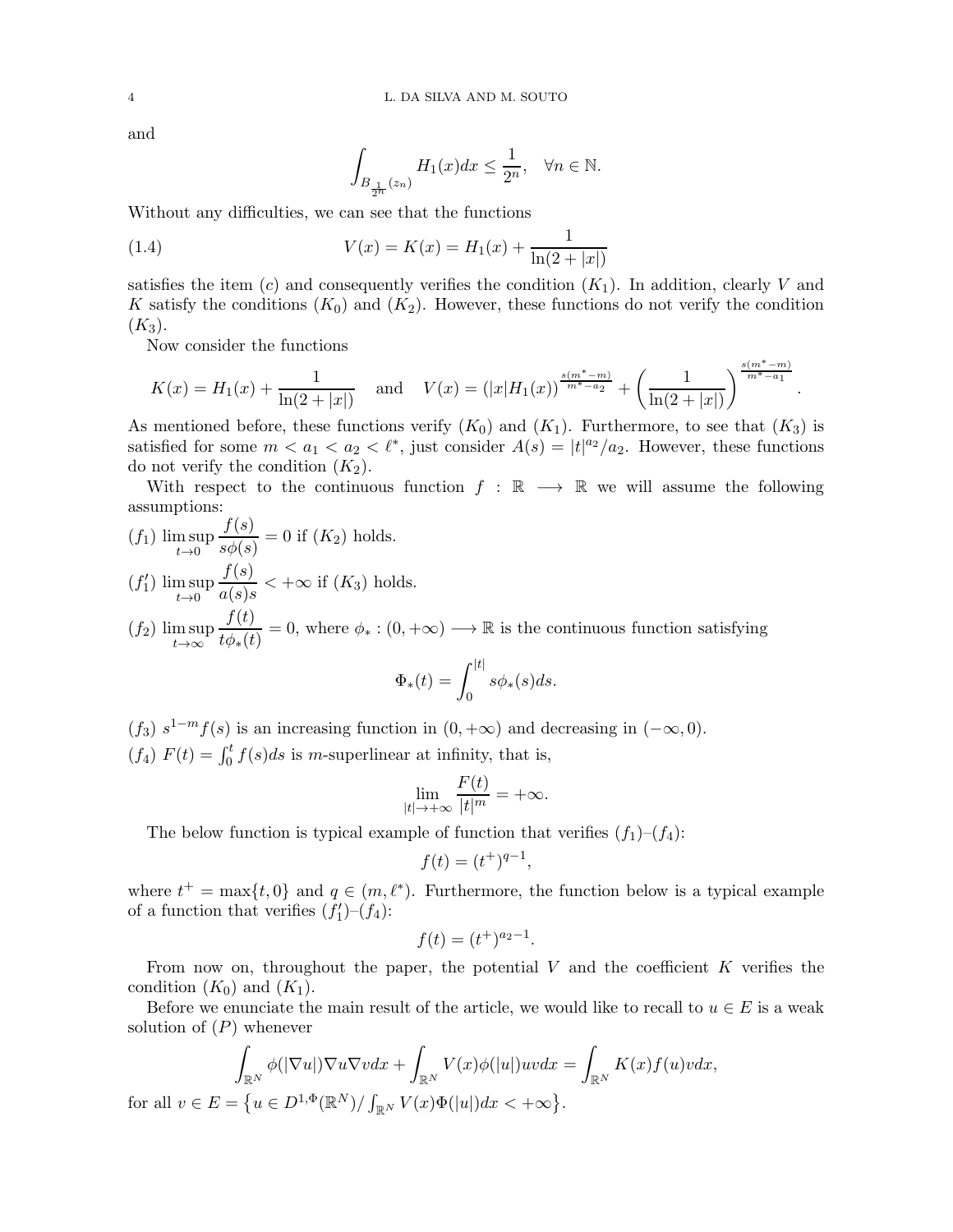<span id="page-4-1"></span><span id="page-4-0"></span>**Theorem 1.1.** Assume that  $\Phi$  satisfies  $(\phi_1) - (\phi_4)$ . Suppose that f satisfies  $(f_2)$ ,  $(f_3)$  and  $(f_4)$ . If  $(f_1)$  and  $(K_2)$  hold, then problem  $(P)$  has at least one nontrivial weak solution. In the same way, if  $(f'_1)$  and  $(K_3)$  hold, then problem  $(P)$  has at least one nontrivial weak solution

The plan of this paper is as follows. In Section 2, we review some properties of Orlicz and Orlicz-Sobolev spaces. In Section 3, we present the space and the energy functional related to the problem  $(P)$ . In Section 4, we present the Ghoussoub-Preiss Theorem. In Section 5, we prove a Hardy-type inequality. In Section 6, we guarantee the limitation of the Cerami Sequence. In Section 7, we prove the Theorem [1.1.](#page-4-0)

## 2. Basics On Orlicz-Sobolev Spaces

In this section we recall some properties of Orlicz and Orlicz-Sobolev spaces, which can be found in [\[1](#page-25-21)[,8,](#page-25-10)[23\]](#page-25-22). First of all, we recall that a continuous function  $\Phi : \mathbb{R} \longrightarrow [0, +\infty)$  is a N-function if:

- (i)  $\Phi$  is convex; (ii)  $\Phi(t) = 0 \Leftrightarrow t = 0;$ (iii)  $\Phi$  is even;  $\Phi(t)$
- (iv) lim  $t\rightarrow 0$  $\frac{v}{t} = 0$  and  $\lim_{t \to +\infty}$  $t\rightarrow+\infty$  $\Phi(t)$  $\frac{v}{t} = +\infty.$

We say that a N-function  $\Phi$  verifies the  $\Delta_2$ -condition, and we denote by  $\Phi \in (\Delta_2)$ , if there are constants  $K > 0$ ,  $t_0 > 0$  such that

$$
\Phi(2t) \le K\Phi(t), \quad \forall t \ge t_0.
$$

In the case of  $|\Omega| = +\infty$ , we will consider that  $\Phi \in (\Delta_2)$  if  $t_0 = 0$ . For instance, it can be shown that  $\Phi(t) = |t|^p / p$  for  $p > 1$  satisfies the  $\Delta_2$ -condition, while  $\Phi(t) = (e^{t^2} - 1)/2$ .

If  $\Omega$  is an open set of  $\mathbb{R}^N$ , where N can be a natural number such that  $N \geq 1$ , and  $\Phi$  a N-function then define the Orlicz space associated with  $\Phi$  as

$$
L^{\Phi}(\Omega) = \left\{ u \in L^{1}_{loc}(\Omega) : \int_{\Omega} \Phi\left(\frac{|u|}{\lambda}\right) dx < +\infty \text{ for some } \lambda > 0 \right\}.
$$

The space  $L^{\Phi}(\Omega)$  is a Banach space endowed with the Luxemburg norm given by

$$
||u||_{L^{\Phi}(\Omega)} = \inf \left\{ \lambda > 0 : \int_{\Omega} \Phi\left(\frac{|u|}{\lambda}\right) dx \le 1 \right\}.
$$

In the case that  $\Phi$  verifies  $\Delta_2$ -condition we have

$$
L^{\Phi}(\Omega) = \left\{ u \in L^{1}_{\text{loc}}(\Omega) : \int_{\Omega} \Phi(|u|) dx < +\infty \right\}.
$$

The complementary function  $\tilde{\Phi}$  associated with  $\Phi$  is given by the Legendre transformation, that is,

$$
\tilde{\Phi}(s) = \max_{t \ge 0} \{ st - \Phi(t) \}, \quad \forall \ t \ge 0.
$$

The functions  $\Phi$  and  $\tilde{\Phi}$  are complementary each other and satisfy the inequality below

$$
\tilde{\Phi}(\Phi'(t)) \le \Phi(2t), \ \ \forall \ t > 0.
$$

Moreover, we also have a Young type inequality given by

$$
st \le \Phi(t) + \tilde{\Phi}(s), \quad \forall s, t \ge 0.
$$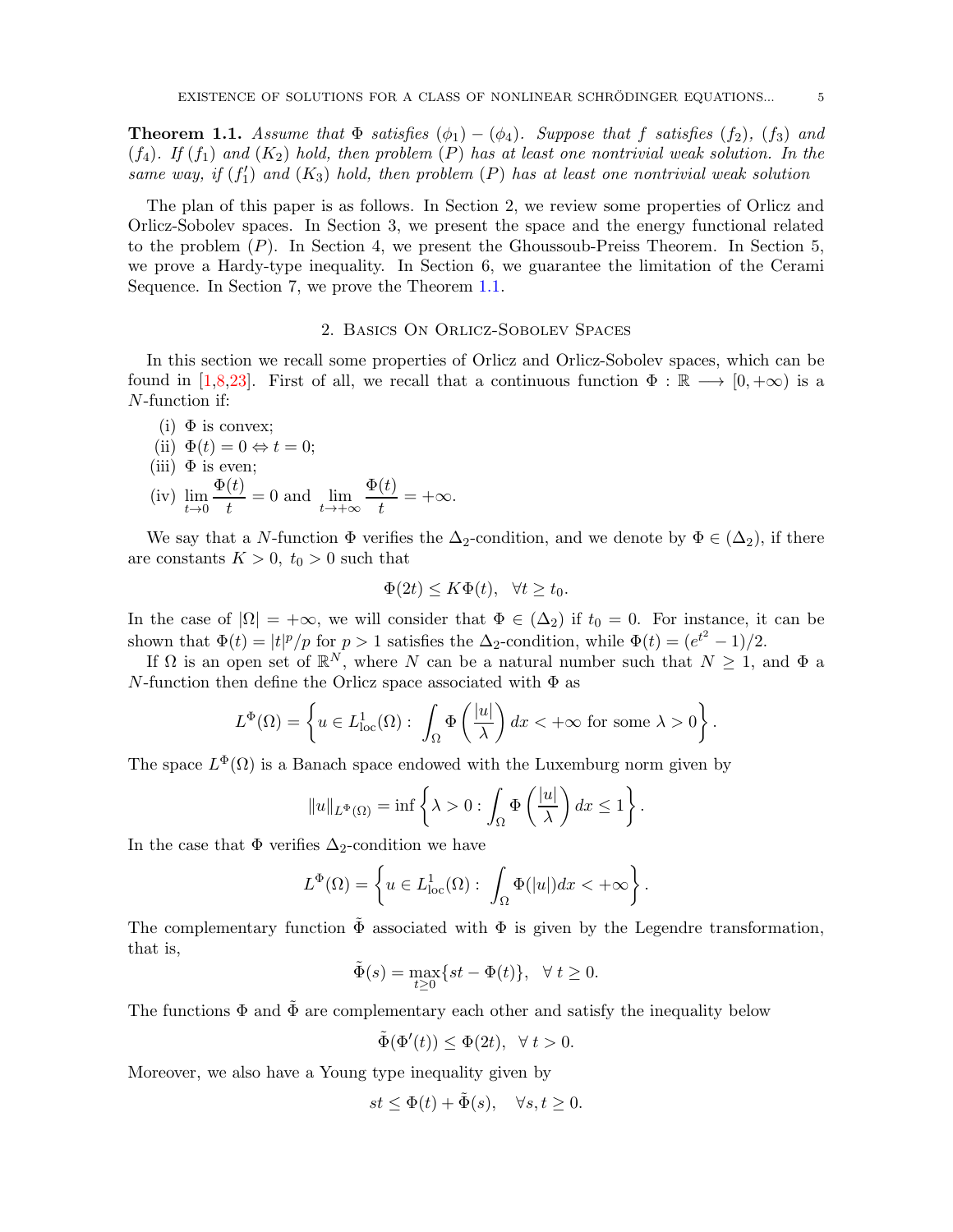<span id="page-5-3"></span>Using the above inequality, it is possible to establish the following Holder type inequality:

$$
\left| \int_{\Omega} uv \, dx \right| \leq 2||u||_{L^{\Phi}(\Omega)} ||v||_{L^{\tilde{\Phi}}(\Omega)}, \text{ for all } u \in L^{\Phi}(\Omega) \text{ and } v \in L^{\tilde{\Phi}}(\Omega).
$$

If  $|\Omega| < \infty$ , the space  $E^{\Phi}(\Omega)$  denotes the closing of  $L^{\infty}(\Omega)$  in  $L^{\Phi}(\Omega)$  with respect to the norm  $\lVert \cdot \rVert_{\Phi}$ . When  $|\Omega| = \infty$ , the space  $E^{\Phi}(\Omega)$  denotes the closure of  $C_0^{\infty}(\Omega)$  in  $L^{\Phi}(\Omega)$  with respect to norm  $\|\cdot\|_{\Phi}$ . In any of these cases,  $L^{\Phi}(\Omega)$  is the dual space of  $E^{\tilde{\Phi}}(\Omega)$ , while  $L^{\tilde{\Phi}}(\Omega)$ is the dual space of  $E^{\Phi}(\Omega)$ . Moreover,  $E^{\Phi}(\Omega)$  and  $E^{\tilde{\Phi}}(\Omega)$  are separable and all continuous functional  $M: E^{\Phi}(\Omega) \longrightarrow \mathbb{R}$  is of the form

$$
M(v) = \int_{\Omega} v(x)g(x)dx, \quad \text{for some function } g \in L^{\tilde{\Phi}}(\Omega).
$$

Another important function related to function  $\Phi$ , it is the Sobolev conjugate function  $\Phi_*$ of  $\Phi$  defined by

$$
\Phi_*^{-1}(t)=\int_0^t \frac{\Phi^{-1}(s)}{s^{(N+1)/N}}ds\;\;\text{for}\;\; t>0\quad \text{when}\quad \int_1^{+\infty} \frac{\Phi^{-1}(s)}{s^{(N+1)/N}}ds=+\infty.
$$

<span id="page-5-1"></span>**Lemma 2.1.** [\[8\]](#page-25-10), Lemma 2.1] Consider  $\Phi$  a N-function of the form [\(1.1\)](#page-0-0) and satisfying  $(\phi_1)$ and  $(\phi_2)$ . Set

$$
\xi_0(t) = \min\{t^{\ell}, t^m\} \quad and \quad \xi_1(t) = \max\{t^{\ell}, t^m\}, \quad \forall t \ge 0.
$$

Then Φ satisfies

$$
\xi_0(t)\Phi(\rho) \le \Phi(\rho t) \le \xi_1(t)\Phi(\rho), \quad \forall \rho, t \ge 0
$$

and

$$
\xi_0(\|u\|_{\Phi}) \leq \int_{\Omega} \Phi(u)dx \leq \xi_1(\|u\|_{\Phi}), \quad \forall u \in L^{\Phi}(\Omega).
$$

<span id="page-5-2"></span>**Lemma 2.2.** [ [\[8\]](#page-25-10), Lemma 2.2] If  $\Phi$  is an N-function of the form [\(1.1\)](#page-0-0) satisfying  $(\phi_1)$ ,  $(\phi_2)$ and  $(\phi_3)$ , then

(2.1) 
$$
\xi_2(t)\Phi_*(\rho) \leq \Phi_*(\rho t) \leq \xi_3(t)\Phi_*(\rho), \quad \forall \rho, t > 0
$$

and

<span id="page-5-0"></span>
$$
\xi_2(||u||_{\Phi_*}) \leq \int_{\Omega} \Phi_*(u) dx \leq \xi_3(||u||_{\Phi_*}), \quad \forall u \in L^{\Phi_*}(\Omega),
$$

where

$$
\xi_2(t) = \min\{t^{\ell^*}, t^{m^*}\}\
$$
 and  $\xi_3(t) = \max\{t^{\ell^*}, t^{m^*}\}, t \ge 0.$ 

**Lemma 2.3.**  $\begin{bmatrix} |\mathcal{S}|, \text{Lemma 2.4} \\ \end{bmatrix}$  [\(2.1\)](#page-5-0) is equivalent to

$$
\ell^* \le \frac{\Phi'_*(t)t^2}{\Phi_*(t)} \le m^*, \quad \forall t > 0
$$

**Lemma 2.4.** If  $\Phi$  is N-function and  $(\int_{\Omega} \Phi(|u_n|)dx)$  is a bounded sequence, then  $(u_n)$  is a bounded sequence in  $L^{\Phi}(\Omega)$ . When  $\Phi \in (\Delta_2)$ , the equivalence is valid.

**Lemma 2.5.** If  $\Phi \in (\Delta_2)$ , then  $u_n \longrightarrow u$  in  $L^{\Phi}(\Omega)$  is equivalent to  $\int_{\Omega} \Phi(|u_n - u|) dx \rightarrow 0$ 

**Lemma 2.6.** If  $\Phi$  is an N-function of the form [\(1.1\)](#page-0-0) satisfying  $(\phi_1)$ ,  $(\phi_2)$  and  $(\phi_3)$  with  $\ell = 1$ , then  $\tilde{\Phi} \in (\Delta_2)$ .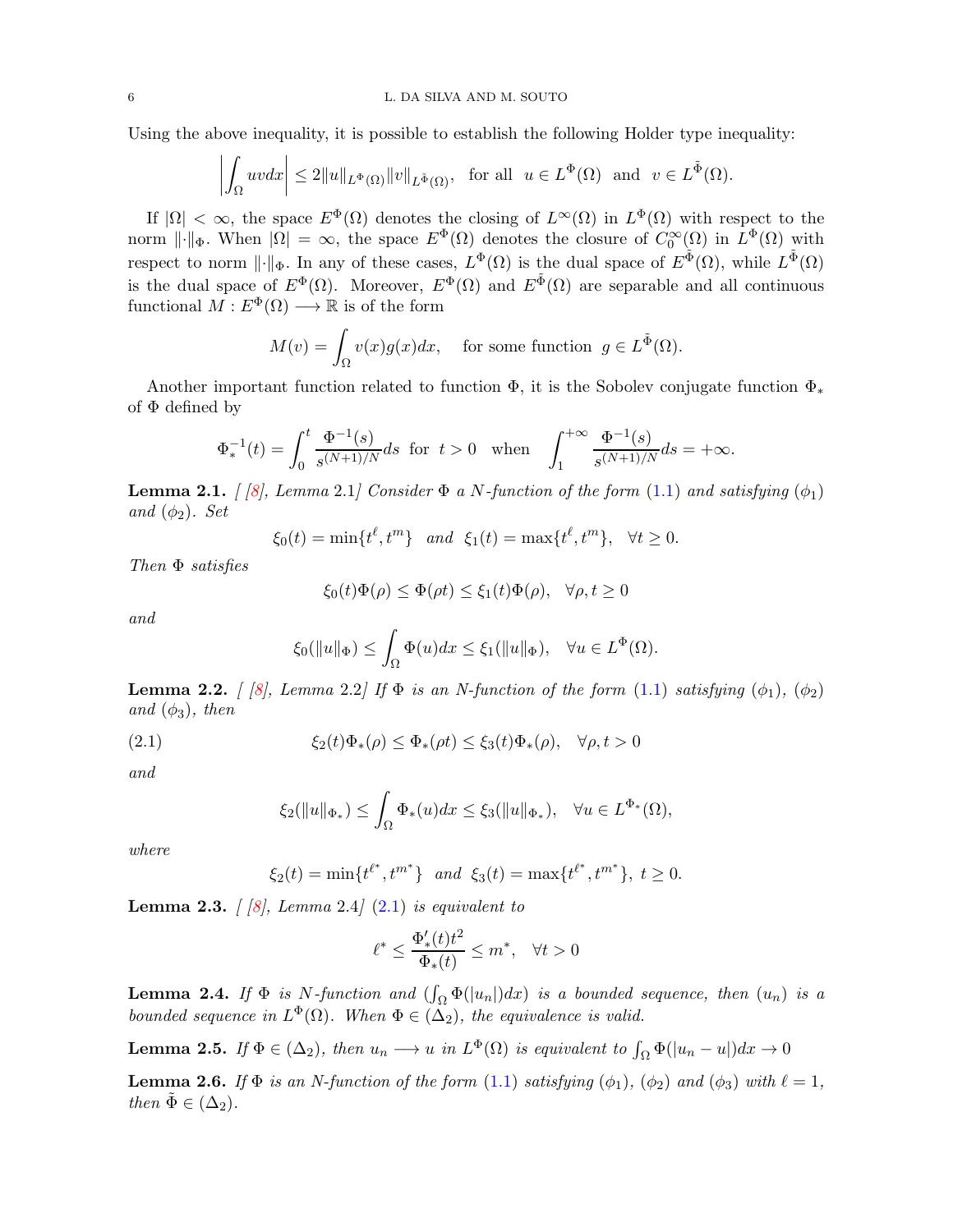<span id="page-6-5"></span>**Lemma 2.7.** [ [\[25\]](#page-25-23), Lemma 2.5] Let  $\Omega \subset \mathbb{R}^N$  be a domain, if  $\Phi \in (\Delta_2)$  and  $(u_n)$  a sequence in  $L^{\Phi}(\Omega)$  with  $u_n \longrightarrow u$  in  $L^{\Phi}(\Omega)$ , there is  $H \in L^{\Phi}(\Omega)$  and a subsequence  $(u_{n_j})$  such that

- i)  $|u_{n_j}(x)| \leq H(x)$  a.e. in  $\Omega$ .
- ii)  $u_{n_j}(x) \longrightarrow u(x)$  a.e. in  $\Omega$  and all  $j \in \mathbb{N}$ .

For a N-function Φ, the corresponding Orlicz-Sobolev space is defined as the Banach space

$$
W^{1,\Phi}(\Omega) = \left\{ u \in L^{\Phi}(\Omega) : \frac{\partial u}{\partial x_i} \in L^{\Phi}(\Omega), i = 1, ..., N \right\},\
$$

with the norm

$$
||u||_{1,\Phi} = ||\nabla u||_{\Phi} + ||u||_{\Phi}.
$$

If  $\Phi \in (\Delta_2)$ , the space  $D^{1,\Phi}(\mathbb{R}^N)$  is defined to be the complement of the space  $C_0^{\infty}(\mathbb{R}^N)$  with respect to the standard

<span id="page-6-0"></span>(2.2) 
$$
|u|_{D^{1,\Phi}(\mathbb{R}^N)} = ||u||_{\Phi_*} + ||\nabla u||_{\Phi}.
$$

Since the Orlicz-Sobolev inequality

(2.3) 
$$
||u||_{\Phi_*} \le S_N ||\nabla u||_{\Phi}, \quad u \in D^{1,\Phi}(\mathbb{R}^N).
$$

holds for  $u \in D^{1,\Phi}(\mathbb{R}^N)$  with a constant  $S_N > 0$ , the norm  $(2.2)$  is equivalent to the norm

<span id="page-6-1"></span>(2.4) 
$$
||u||_{D^{1,\Phi}(\mathbb{R}^N)} = ||\nabla u||_{\Phi},
$$

on  $D^{1,\Phi}(\mathbb{R}^N)$ . In this paper, we will use  $(2.4)$  as the norm of  $D^{1,\Phi}(\mathbb{R}^N)$ . Clearly

$$
D^{1,\Phi}(\mathbb{R}^N) \xrightarrow[cont]{} L^{\Phi_*}(\mathbb{R}^N).
$$

The space  $L^{\Phi}(\mathbb{R}^N)$  is separable and reflexive when the N-functions  $\Phi$  and  $\tilde{\Phi}$  satisfy the  $\Delta_2$ -condition. Knowing that  $D^{1,\Phi}(\mathbb{R}^N)$  can be seen as a closed subspace of the space  $L^{\Phi_*}(\mathbb{R}^N) \times (L^{\Phi}(\mathbb{R}^N))$ <sup>N</sup>, then  $D^{1,\Phi}(\mathbb{R}^N)$  is reflexive when the N-functions  $\Phi$ ,  $\tilde{\Phi}$ ,  $\Phi_*$  and  $\tilde{\Phi}_*$ satisfy the  $\Delta_2$ -condition.

The following lemma is an immediate consequence of the Banach-Alaoglu-Bourbaki theorem  $|13|$ .

<span id="page-6-3"></span>**Lemma 2.8.** Assume that  $\Phi$  is an N-function of the form [\(1.1\)](#page-0-0) satisfying  $(\phi_1)$ ,  $(\phi_2)$  and  $(\phi_3)$ . If  $(u_n) \subset D^{1,\Phi}(\mathbb{R}^N)$  is a bounded sequence, then there exists a subsequence of  $(u_n)$ , which we will still denote by  $(u_n)$ , and  $u \in D^{1,\Phi}(\mathbb{R}^N)$  such that

<span id="page-6-2"></span>(2.5) 
$$
u_n \stackrel{*}{\longrightarrow} u
$$
 in  $L^{\Phi_*}(\mathbb{R}^N)$  and  $\frac{\partial u_n}{\partial x_i} \stackrel{*}{\longrightarrow} \frac{\partial u}{\partial x_i}$  in  $L^{\Phi}(\mathbb{R}^N)$ 

or equivalently,

$$
\int_{\Omega} u_n v dx \longrightarrow \int_{\Omega} u v dx, \ \ \forall v \in E^{\tilde{\Phi}_*}(\Omega) \quad and \quad \int_{\Omega} \frac{\partial u_n}{\partial x_i} w dx \longrightarrow \int_{\Omega} \frac{\partial u}{\partial x_i} w dx, \ \ \forall w \in E^{\tilde{\Phi}}(\Omega).
$$

From now on, we denote the limit [\(2.5\)](#page-6-2) by  $u_n \stackrel{*}{\longrightarrow} u$  in  $D^{1,\Phi}(\mathbb{R}^N)$ . As an immediate consequence of the last lemma, we have the following corollary.

<span id="page-6-4"></span>**Corollary 2.9.** If  $(u_n) \subset D^{1,\Phi}(\mathbb{R}^N)$  is a bounded sequence with  $u_n \longrightarrow u$  in  $L^{\Phi}_{loc}(\mathbb{R}^N)$ , then  $u \in D^{1,\Phi}(\mathbb{R}^N)$ .

The last lemma is crucial when the space  $D^{1,\Phi}(\mathbb{R}^N)$  can be nonreflexive. And, this happens, for example, when  $\Phi_{\alpha}(t) = |t| \ln(|t|^{\alpha} + 1)$ , for  $0 < \alpha < \frac{N}{N-1} - 1$ , because  $\tilde{\Phi}_{\alpha}$  does not verify  $\Delta_2$ -condition. Here we emphasize that the condition  $(\phi_3)$  guarantees that  $\Phi$  and  $\tilde{\Phi}$  verifies the  $\Delta_2$ -condition when  $\ell > 1$ , for more details see Fukagai and Narukawa [\[8\]](#page-25-10).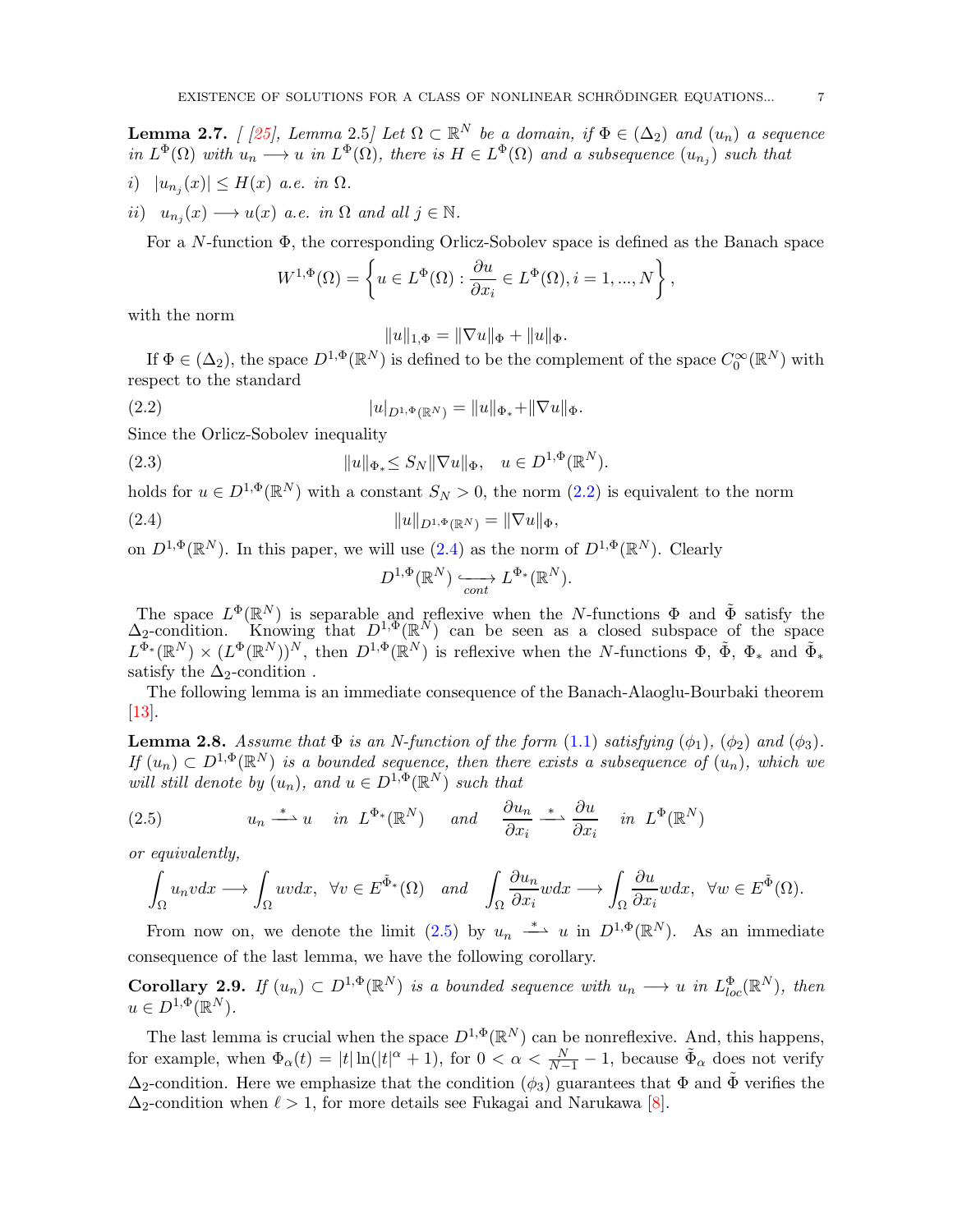### <span id="page-7-2"></span>8 L. DA SILVA AND M. SOUTO

## 3. The space and the Energy Functional

Before defining the energy functional associated with the problem  $(P)$ , it will be necessary to present a subspace of  $D^{1,\Phi}(\mathbb{R}^N)$ , where this functional is well established. For this, let us consider the subspace

$$
E = \left\{ u \in D^{1,\Phi}(\mathbb{R}^N) : \int_{\mathbb{R}^N} V(x)\Phi(|u|)dx < +\infty \right\}
$$

with norm

$$
||u||_E = ||u||_{D^{1,\Phi}(\mathbb{R}^N)} + ||u||_{V,\Phi},
$$

where

$$
||u||_{V,\Phi} = \inf \left\{ \alpha > 0 : \int_{\mathbb{R}^N} V(x) \Phi\left(\frac{|u|}{\alpha}\right) dx \le 1 \right\}
$$

is the norm of Banach Space

$$
L_V^{\Phi}(\mathbb{R}^N) = \Big\{ u : \mathbb{R}^N \longrightarrow \mathbb{R} \text{ measurable} \; : \int_{\mathbb{R}^N} V(x) \Phi(|u|) dx < +\infty \Big\}.
$$

It is immediate that  $E \nightharpoonup_{cont} D^{1,\Phi}(\mathbb{R}^N)$  and  $E \nightharpoonup_{cont} L^{\Phi}_V(\mathbb{R}^N)$ .

Now let us list some properties involving the E space.

**Lemma 3.1.**  $(E, \|\cdot\|_E)$  is a Banach space.

**Lemma 3.2.** 
$$
E = \overline{C_0^{\infty}(\mathbb{R}^N)}^{\|\cdot\|_E}
$$

*Proof:* It follows the same ideas as Theorem 8.21, which can be found in  $[1]$ . For that reason, we will omit your proof

<span id="page-7-0"></span> $\textbf{Lemma 3.3.} \,\, E \xrightarrow[comp]{\hspace{0.5cm}} L_{loc}^{\Phi}(\mathbb{R}^{N}).$ 

<span id="page-7-1"></span>**Lemma 3.4.** Suppose  $(u_n) \subset E$  is a bounded sequence in E, then there is  $u \in E$  such that  $u_n \stackrel{*}{\longrightarrow} u$  in  $D^{1,\Phi}(\mathbb{R}^N)$ .

*Proof:* Since  $(u_n)$  is a bounded sequence in E, then  $(u_n)$  is a bounded sequence in  $D^{1,\Phi}(\mathbb{R}^N)$ and by the Lemma [2.8,](#page-6-3) there is  $u \in D^{1,\Phi}(\mathbb{R}^N)$  such that  $u_n \stackrel{*}{\longrightarrow} u$  in  $D^{1,\Phi}(\mathbb{R}^N)$ . Let us see that  $u \in E$ , because by Lemma [3.3](#page-7-0) and Corollary [2.9,](#page-6-4) we can conclude that less than one subsequence

$$
u_n(x) \longrightarrow u(x), \quad a.e. \text{ in } \mathbb{R}^N.
$$

By Fatou's Lemma

$$
\int_{\mathbb{R}^N} V(x)\Phi(|u(x)|)dx \le \liminf_{n\to\infty} \int_{\mathbb{R}^N} V(x)\Phi(|u_n(x)|)dx.
$$

Since  $(u_n)$  is bounded in E, then  $(u_n)$  is bounded in  $L^{\Phi}_V(\mathbb{R}^N)$ . As  $\Phi \in (\Delta_2)$ , there is  $C > 0$ such that

$$
\int_{\mathbb{R}^N} V(x)\Phi(|u_n(x)|)dx \le C, \quad \forall n \in \mathbb{N}
$$

Therefore,

$$
\int_{\mathbb{R}^N} V(x)\Phi(|u(x)|)dx < +\infty,
$$

showing that  $u \in E$ , and the proof is complete.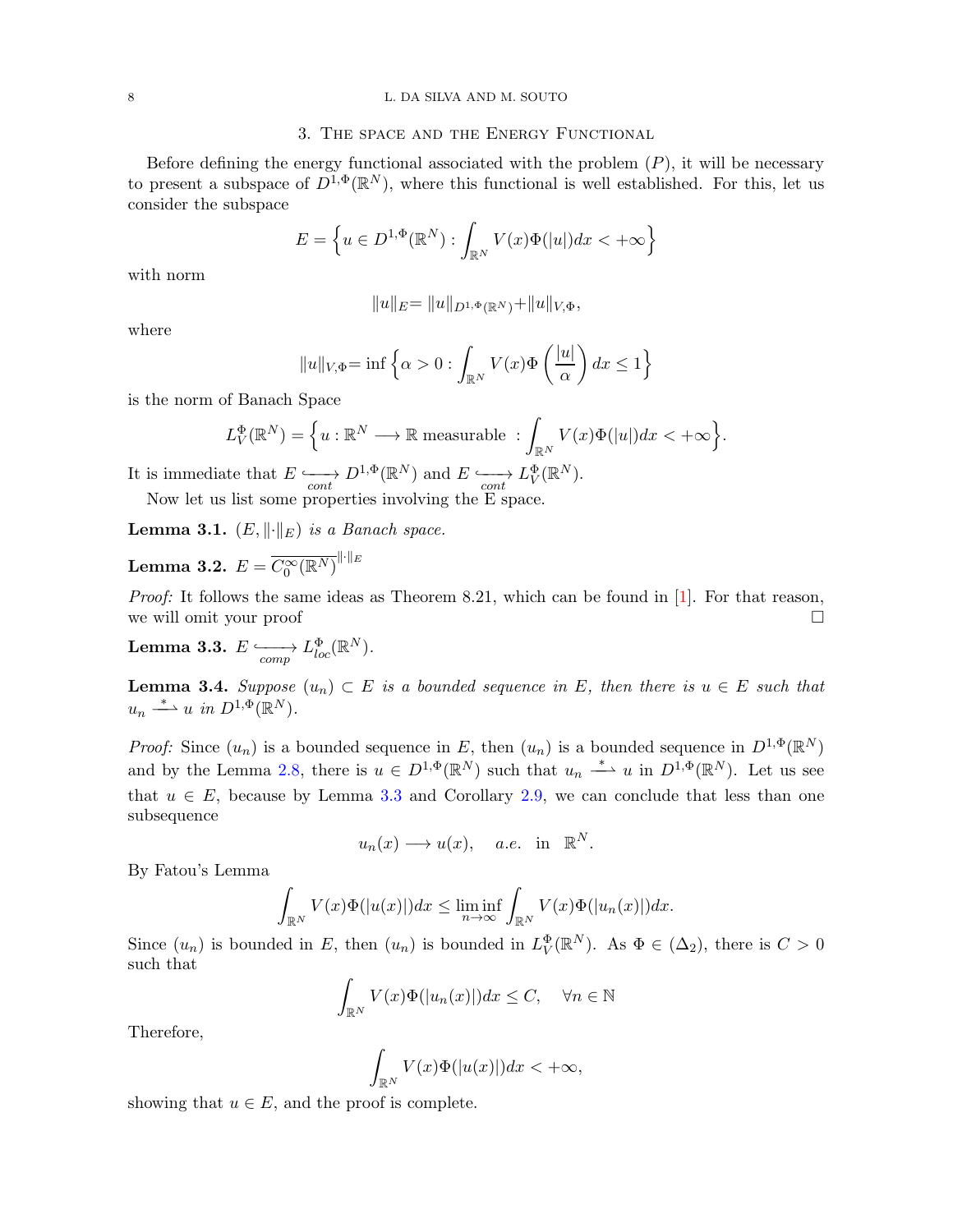<span id="page-8-2"></span>The energy functional  $J : E \longrightarrow \mathbb{R}$  associated with  $(P)$  is given by

$$
J(u) = \int_{\mathbb{R}^N} \Phi(|\nabla u|) dx + \int_{\mathbb{R}^N} V(x) \Phi(|u|) dx - \int_{\mathbb{R}^N} K(x) F(u) dx,
$$

is well defined. From the conditions on f, the functional  $\mathcal{F}: E \to \mathbb{R}$  given by

(3.1) 
$$
\mathcal{F}(u) = \int_{\mathbb{R}^N} K(x) F(u) dx
$$

belongs to  $C^1(E,\mathbb{R})$  and its Gateaux derivative is given by

$$
\mathcal{F}'(u)v = \int_{\mathbb{R}^N} K(x)f(u)v dx, \quad \forall u, v \in E.
$$

Related to the functional  $Q: E \longrightarrow \mathbb{R}$  given by

$$
Q(u) = \int_{\mathbb{R}^N} \Phi(|\nabla u|) dx + \int_{\mathbb{R}^N} V(x) \Phi(|u|) dx,
$$

we know that it is  $Q \in C^1(E, \mathbb{R})$  when  $\Phi$  and  $\tilde{\Phi}$  satisfy the condition  $(\Delta_2)$  and this occurs when we have the condition satisfied to  $\ell > 1$ . When  $\ell = 1$ , we know that  $\tilde{\Phi} \notin (\Delta_2)$  and therefore cannot guarantee the differentiability of functional Q. However, in this work, we will see that the lack of differentiability of the functional Q will not be an obstacle, and contrary to what happens in  $[4]$ , we do not resort to Szulkin's minimax theorem, but rather, we will use the minimax theorem due to the Ghoussoub-Preiss, which can be found in [\[14,](#page-25-25) Theorem 6] .

Here we emphasize that both the definitions and the results of this work will be done for  $\ell > 1$ .

We will say that  $u \in E$  is a critical point for the functional  $J : E \longrightarrow \mathbb{R}$  if

<span id="page-8-0"></span>(3.2) 
$$
Q(v) - Q(u) \ge \int_{\mathbb{R}^N} K(x) f(u)(v - u) dx, \quad \forall v \in E.
$$

Before establishing that a critical point u in the sense  $(3.2)$  is a weak solution for  $(P)$ , let us present some results involving the functional Q.

<span id="page-8-1"></span>**Lemma 3.5.** Let  $(u_n)$  be a sequence in E, and suppose that there is  $u \in E$  such that  $u_n \stackrel{*}{\longrightarrow} u$ in  $D^{1,\Phi}(\mathbb{R}^N)$ , then

$$
\int_{\mathbb{R}^N} \Phi(|\nabla u|) dx \le \liminf_{n \to \infty} \int_{\mathbb{R}^N} \Phi(|\nabla u_n|) dx.
$$

*Proof:* Consider  $\varphi \in L^{\infty}(\mathbb{R}^N)$  arbitrary. For every  $R > 1$ , define the function

$$
\omega_R(t) = \begin{cases} 1, & \text{se } x \in B_R(0) \\ 0, & \text{se } x \in (B_R(0))^c \end{cases}
$$

.

It is clear that  $\omega_R \in E^{\tilde{\Phi}}(\mathbb{R}^N)$ , because  $\omega_R \in L^{\infty}(\mathbb{R}^N)$  and  $\text{supp}(\omega_R) \subset\subset \mathbb{R}^N$ . As a consequence, we have  $\varphi \omega_R \in E^{\tilde{\Phi}}(\mathbb{R}^N)$ . We know that  $L^{\Phi}(\mathbb{R}^N) \longrightarrow L^1_{loc}(\mathbb{R}^N)$ , such as  $u_n, u \in D^{1,\Phi}(\mathbb{R}^N)$ , then

$$
\frac{\partial u_n}{\partial x_i}, \frac{\partial u}{\partial x_i} \in L^1_{loc}(\mathbb{R}^N), \quad \forall i = 1, 2, \cdots, N
$$

and hence

$$
\frac{\partial u_n}{\partial x_i}\omega_R, \ \frac{\partial u}{\partial x_i}\omega_R \in L^1_{loc}(\mathbb{R}^N), \quad \forall i = 1, 2, \cdots, N.
$$

 $\Box$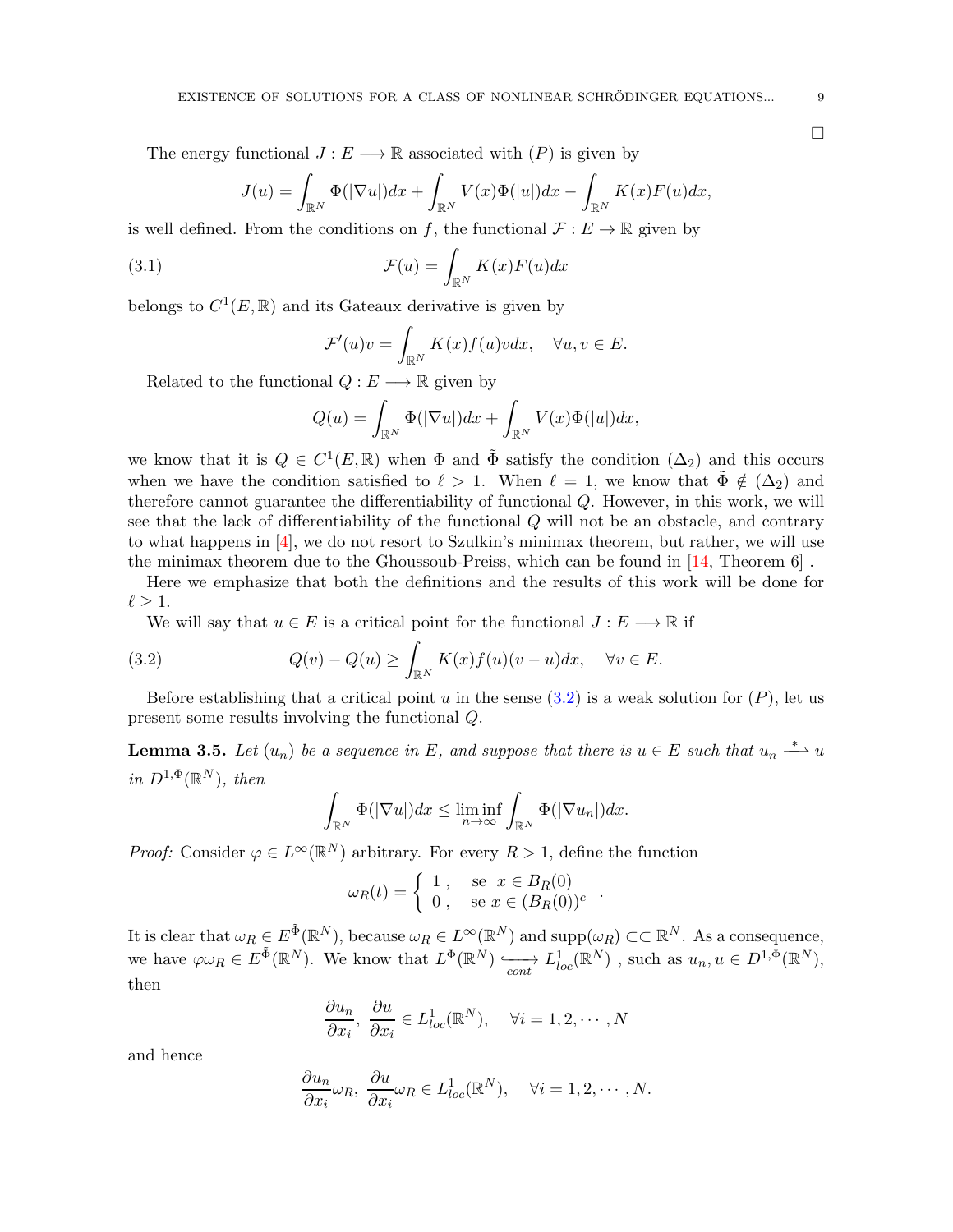<span id="page-9-1"></span>By hypothesis,  $u_n \stackrel{*}{\longrightarrow} u$  in  $D^{1,\Phi}(\mathbb{R}^N)$ , and by Lemma [2.8,](#page-6-3)

$$
\int_{\mathbb{R}^N} \left( \frac{\partial u_n}{\partial x_i} \omega_R \right) \varphi dx = \int_{\mathbb{R}^N} \frac{\partial u_n}{\partial x_i} (\omega_R \varphi) dx \longrightarrow \int_{\mathbb{R}^N} \frac{\partial u}{\partial x_i} (\omega_R \varphi) dx = \int_{\mathbb{R}^N} \left( \frac{\partial u}{\partial x_i} \omega_R \right) \varphi dx.
$$

By the arbitrariness of  $\varphi$  in  $L^{\infty}(\mathbb{R}^{N}),$ 

$$
\frac{\partial u_n}{\partial x_i} \omega_R \longrightarrow \frac{\partial u}{\partial x_i} \omega_R, \text{ in } L^1(\mathbb{R}^N)
$$

because  $(L^1(\mathbb{R}^N))^* = L^\infty(\mathbb{R}^N)$ . Therefore, applying [\[15,](#page-25-26) Theorem 2.1], we can conclude that

$$
\int_{B_R(0)} \Phi(|\nabla u|) dx \le \liminf_{n \to \infty} \int_{\mathbb{R}^N} \Phi(|\nabla u_n| \omega_R) dx \le \liminf_{n \to \infty} \int_{\mathbb{R}^N} \Phi(|\nabla u_n|) dx.
$$

Passing the limit at  $R \to +\infty$ , we get

$$
\int_{\mathbb{R}^N} \Phi(|\nabla u|) dx \le \liminf_{n \to \infty} \int_{\mathbb{R}^N} \Phi(|\nabla u_n|) dx,
$$

which completes the proof.  $\Box$ 

**Lemma 3.6.** The functional Q is Gateaux differentiable, that is,  $\frac{\partial Q(u)}{\partial v}$  exists for every  $u, v \in E$  with

$$
\frac{\partial Q(u)}{\partial v} = \int_{\mathbb{R}^N} \phi(|\nabla u|) \nabla u \nabla v dx + \int_{\mathbb{R}^N} V(x) \phi(|u|) uv dx.
$$

Proof: See Lemma 4.1 in [\[4\]](#page-25-18).

<span id="page-9-0"></span>**Lemma 3.7.** Let  $\Phi$  an N-function of the form  $(1.1)$  satisfying  $(\phi_1)$ ,  $(\phi_2)$  and  $(\phi_3)$ . If  $u_n \longrightarrow u$ in  $L^{\Phi}_V(\mathbb{R}^N)$ , then there exists  $H_1 \in L^{\Phi}_V(\mathbb{R}^N)$  and a subsequence  $\{u_{n_j}\}$  such that

- i)  $|u_{n_j}(x)| \leq H_1(x)$  for every  $x \in \mathbb{R}^N$  and every  $j \in \mathbb{N}$ ii)  $u_{n_j}(x) \longrightarrow u(x)$  a.e. in  $\mathbb{R}^N$  and every  $j \in \mathbb{N}$ .
- 

Proof: Since that

$$
||V(x)\Phi(2|u_n - u|)||_1 = \int_{\Omega} V(x)\Phi\left(2||u_n - u||_{V,\Phi}\frac{|u_n - u|}{||u_n - u||_{V,\Phi}}\right) dx
$$
  
\n
$$
\leq 2||u_n - u||_{V,\Phi}\int_{\Omega} V(x)\Phi\left(\frac{|u_n - u|}{||u_n - u||_{V,\Phi}}\right) dx
$$
  
\n
$$
= 2||u_n - u||_{V,\Phi},
$$

where  $2||u_n - u||_{V,\Phi} \leq 1$ . Thus,

 $||V(x)\Phi(2|u_n-u|)||_1 \longrightarrow 0$ , when  $n \to \infty$ .

Therefore, there is  $H \in L^1(\mathbb{R}^N)$  and a subsequence  $\{u_{n_j}\}$  such that  $i) V(x)\Phi(2|u_{n_j}(x) - u(x)|) \le H(x)$ , for all  $x \in \mathbb{R}^N$  and all  $j \in \mathbb{N}$  $ii) u_{n_j}(x) \longrightarrow u(x), \ a.e. \text{ in } \mathbb{R}^N.$ 

From item  $ii$ , we have

$$
|u_{n_j}(x)| \leq |u(x)| + \frac{1}{2}\Phi^{-1}\left(\frac{H(x)}{V(x)}\right).
$$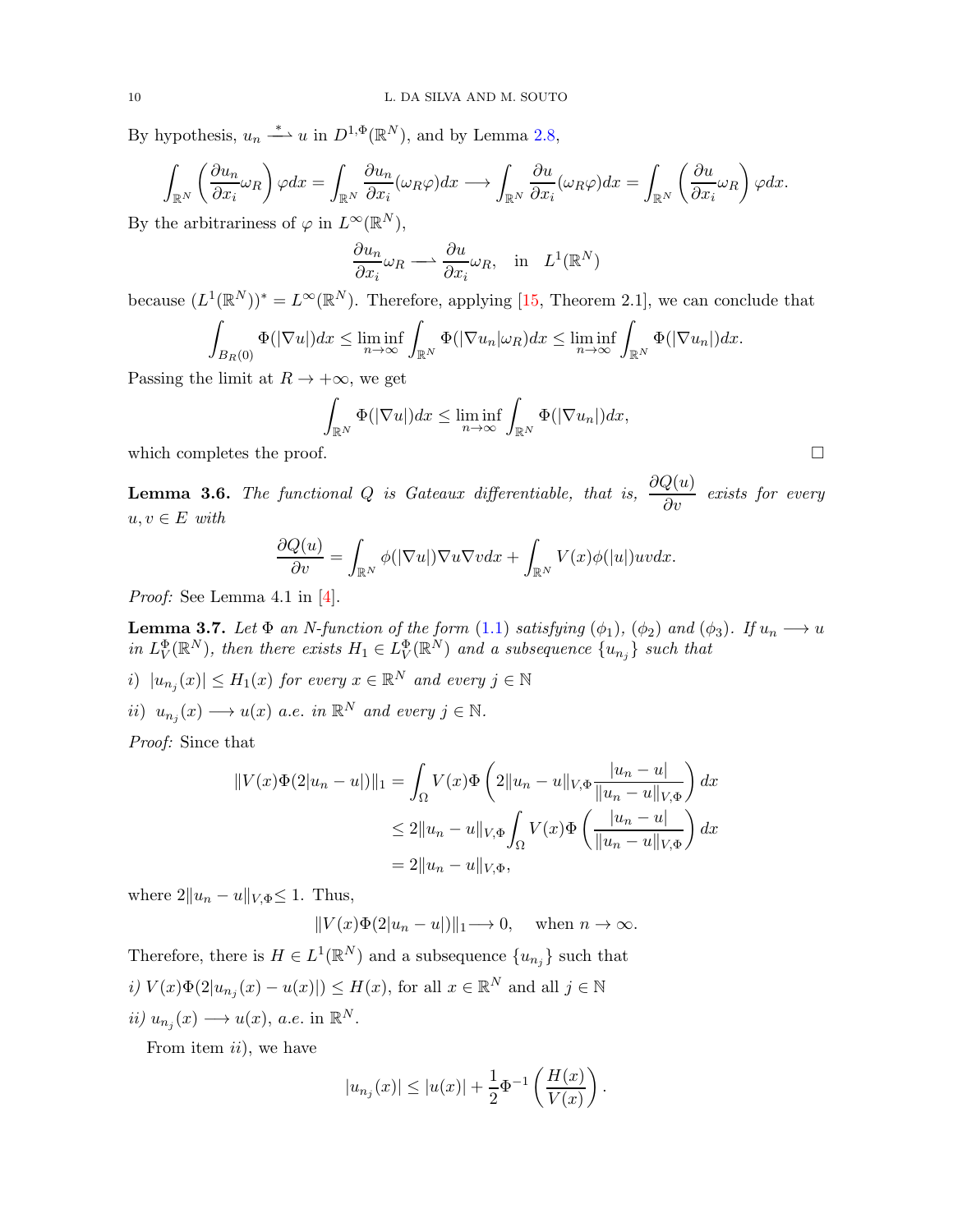<span id="page-10-1"></span>Clearly  $H_1 \in L^{\Phi}_V(\mathbb{R}^N)$  where

$$
H_1(x) = |u(x)| + \frac{1}{2}\Phi^{-1}\left(\frac{H(x)}{V(x)}\right),\,
$$

and the lemma follows.

As an immediate consequence of the Lemma [3.7](#page-9-0) , we have the following result.

**Lemma 3.8.** The functional  $Q: E \longrightarrow \mathbb{R}$  is continuous in the norm topology.

**Lemma 3.9.** The Gateaux derivative  $Q' : E \longrightarrow E^*$  is continuous from the norm topology of  $E$  to the weak\* topology of  $E^*$ .

*Proof:* By the Proposition 3.2 of [\[13\]](#page-25-24) is sufficient prove that, any sequence  $(u_n) \subset E$  such that  $u_n \longrightarrow u$  in E, implies

$$
\langle Q'(u_n), v \rangle \longrightarrow \langle Q'(u), v \rangle, \quad \forall v \in E.
$$

Consider  $(u_n) \subset E$  such that  $u_n \longrightarrow u$  in E, then

$$
|\nabla u_n| \longrightarrow |\nabla u|
$$
 in  $L^{\Phi}(\mathbb{R}^N)$  and  $u_n \longrightarrow u$  in  $L^{\Phi}_V(\mathbb{R}^N)$ .

By Lemma [3.7,](#page-9-0) there are  $H_1 \in L^{\Phi}_V(\mathbb{R}^N)$ ,  $H_2 \in L^{\Phi}_V(\mathbb{R}^N)$  and a subsequence  $\{u_{n_j}\} \subset \{u_n\}$  such that

- $i) |u_{n_j}(x)| \leq H_1(x)$ , for all  $x \in \mathbb{R}^N$  and all  $j \in \mathbb{N}$
- $ii) |\nabla u_{n_j}(x)| \leq H_2(x)$ , for all  $x \in \mathbb{R}^N$  and all  $j \in \mathbb{N}$
- $iii) u_{n_j}(x) \to u(x), \ a.e. \text{ in } \mathbb{R}^N \text{ and all } j \in \mathbb{N}$
- $iv) |\nabla u_{n_j}(x)| \longrightarrow |\nabla u(x)|, \ \ a.e. \text{ in } \mathbb{R}^N \text{ and all } j \in \mathbb{N}.$

Set  $v \in E$  arbitrary. By the continuity of the function  $\phi$ , it follows that

$$
\phi(|\nabla u_{n_j}(x)|)\nabla u_{n_j}(x)\nabla v(x) \longrightarrow \phi(|\nabla u(x)|)\nabla u(x)\nabla v(x), \ a.e. \text{ in } \mathbb{R}^N.
$$

Also, by  $(\phi_1)$  the function  $\phi(t)t$  is increasing for every  $t > 0$ , thus

$$
\phi(|\nabla u_{n_j}(x)|)\nabla u_{n_j}(x)\nabla v(x)| \leq \phi(|\nabla u_{n_j}(x)|)|\nabla u_{n_j}(x)||\nabla v(x)|
$$
  

$$
\leq \phi(|H(x)|)|H(x)|\nabla v(x)|.
$$

Hence by Lebesgue dominated convergence theorem

$$
\int_{\mathbb{R}^N} \phi(|\nabla u_{n_j}|) \nabla u_{n_j} \nabla v dx \longrightarrow \int_{\mathbb{R}^N} \phi(|\nabla u|) \nabla u \nabla v dx,
$$

with this, we ensure that

$$
\int_{\mathbb{R}^N} \phi(|\nabla u_n|) \nabla u_n \nabla v dx \longrightarrow \int_{\mathbb{R}^N} \phi(|\nabla u|) \nabla u \nabla v dx.
$$

Similarly, we have

$$
\int_{\mathbb{R}^N} \phi(|u_n|) u_n v dx \longrightarrow \int_{\mathbb{R}^N} \phi(|u|) u v dx.
$$

Therefore,

$$
\langle Q'(u_n), v \rangle \longrightarrow \langle Q'(u), v \rangle.
$$

By the arbitrariness of  $v \in E$ , we conclude the results.

<span id="page-10-0"></span>**Proposition 3.10.** If  $u \in E$  is a critical point of J in E, then u is a weak solution to  $(P)$ .

*Proof:* See Lemma 4.1 in [\[4\]](#page-25-18).

 $\Box$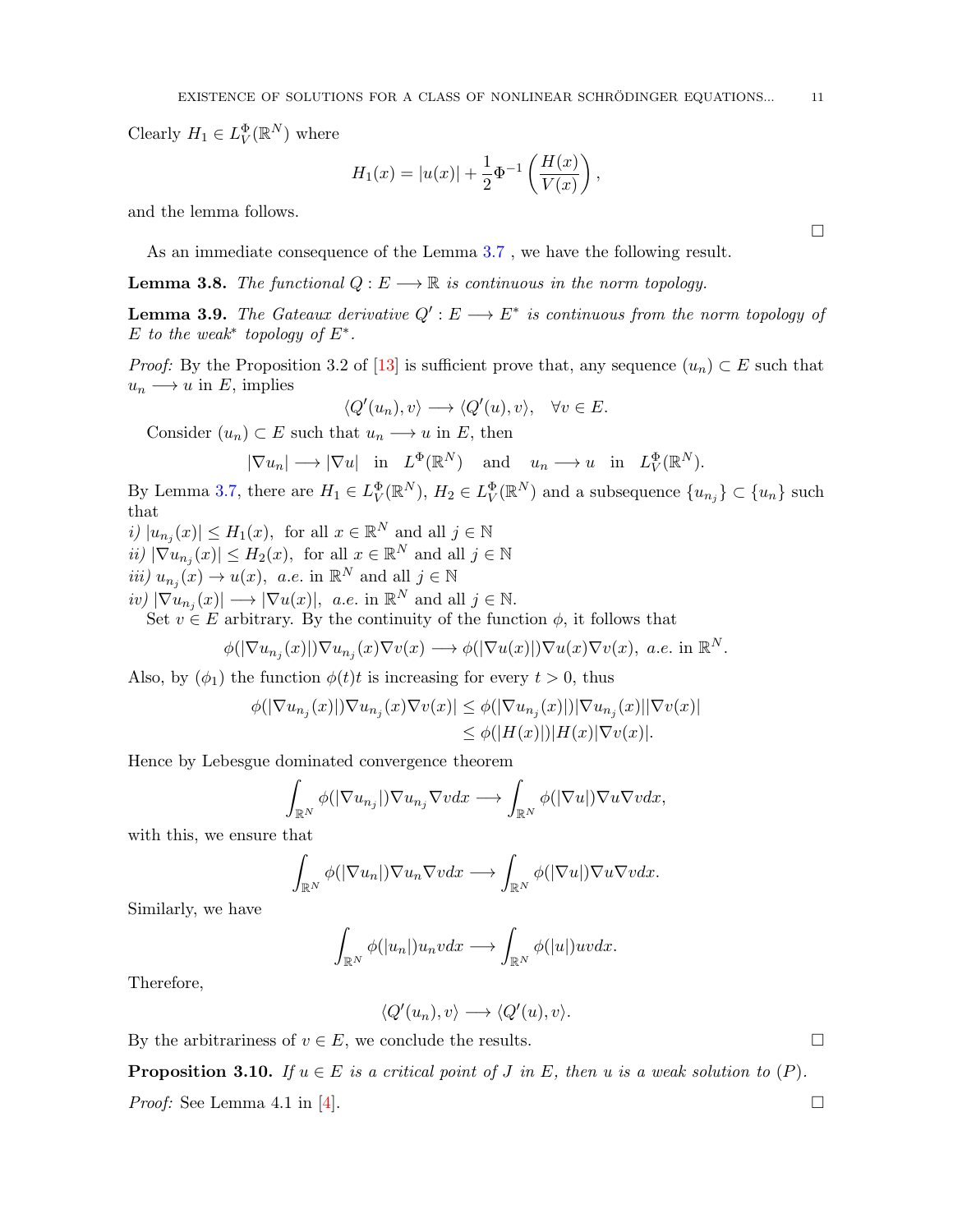## 4. A weak mountain pass theorem without (PS) condition

<span id="page-11-2"></span>In this section we present a weaker version of the mountain pass theorem. This theorem will be fundamental to guarantee the existence of a Cerami sequence associated with the energy functional of the problem  $(P)$ . Before that, we will present the definition of the Cerami sequence.

**Definition 4.1** (Cerami Sequence). Let  $(X, \|\cdot\|_X)$  be a Banach space and  $L : X \longrightarrow \mathbb{R}$  a continuous, Gateaux-differentiable function, such that  $L': X \longrightarrow X^*$  is continuous from the norm topology of X to the weak\* topology of  $X^*$ . We say that  $(x_n) \subset X$  is a Cerami sequence at the level  $c \in \mathbb{R}$ , denoted by  $(C)_c$ , when

 $L(x_n) \longrightarrow c$  and  $(1 + ||x_n||_X) ||L'(x_n)||_{X^*} \longrightarrow 0$ , when  $n \to \infty$ .

We will say that L verifies the Cerami condition, or simply the  $(C)$  condition, when every sequence  $(C)_c$  for  $c \in \mathbb{R}$ , admits a subsequence that converges strongly on X.

<span id="page-11-1"></span>**Theorem 4.2.** (Mountain Pass Theorem) Let  $(X, \|\cdot\|_X)$  be a Banach space and  $L : X \longrightarrow \mathbb{R}$ a continuous, Gateaux-differentiable function, such that  $L': X \longrightarrow X^*$  is continuous from the norm topology of X to the weak\* topology of  $X^*$ . In addition, assume that L verifies the mountain pass geometry, that is:

i)  $J|_{\partial B_0} \geq \eta$ , for some constants  $\rho, \eta > 0$ ii)  $J(e) < \eta$ , for some  $e \notin \overline{B_o(0)}$ If

$$
c := \inf_{\gamma \in \Gamma} \max_{t \in [0,1]} L(\gamma(t)) \ge \eta
$$

where

$$
\Gamma = \{ \gamma \in C([0,1], X) : \gamma(0) = 0 \text{ and } \gamma(1) = e \}.
$$

Then there exists a sequence  $(x_n)$  in X such that

$$
L(x_n) \longrightarrow c
$$
 and  $(1 + ||x_n||)||L'(x_n)||_* \longrightarrow 0.$ 

*Proof:* Immediate consequence of Theorem 5.46 in [\[5\]](#page-25-27).

It is obvious that another immediate corollary of the Ghoussoub-Preiss theorem is the Ambrosetti-Rabinowitz theorem without the Palais-Smale Condition found in [\[24,](#page-25-28) Theorem 1.15].

 $\Box$ 

4.1. Cerami Sequence Existence. Now, we will see that the functional  $J$  associated with the problem  $(P)$  verifies the mountain pass geometry.

<span id="page-11-0"></span>**Remark 1.** The inequality  $(1.2)$  implies the following inequalities

$$
\xi_{0,A}(t)A(\rho) \le A(\rho t) \le \xi_{1,A}(t)A(\rho), \quad \forall \rho, t \ge 0
$$

when

$$
\xi_{0,A}(t) = \min\{t^{a_1}, t^{a_2}\} \quad and \quad \xi_{1,A}(t) = \max\{t^{a_1}, t^{a_2}\}, \quad \forall t \ge 0.
$$

Besides by Lemma [2.1](#page-5-1) and Lemma [2.2,](#page-5-2) we have

$$
\lim_{s \to 0} \frac{A(|s|)}{\Phi(|s|)} = 0, \quad \text{and} \quad \lim_{|s| \to \infty} \frac{A(|s|)}{\Phi_*(|s|)} = 0
$$

 $\lambda$ ( $\lambda$ )  $\lambda$ 

**Lemma 4.3.** There are  $\rho, \eta > 0$  such that  $J(u) \geq \eta$  if  $||u||_E = \rho$ .

 $\overline{AB}$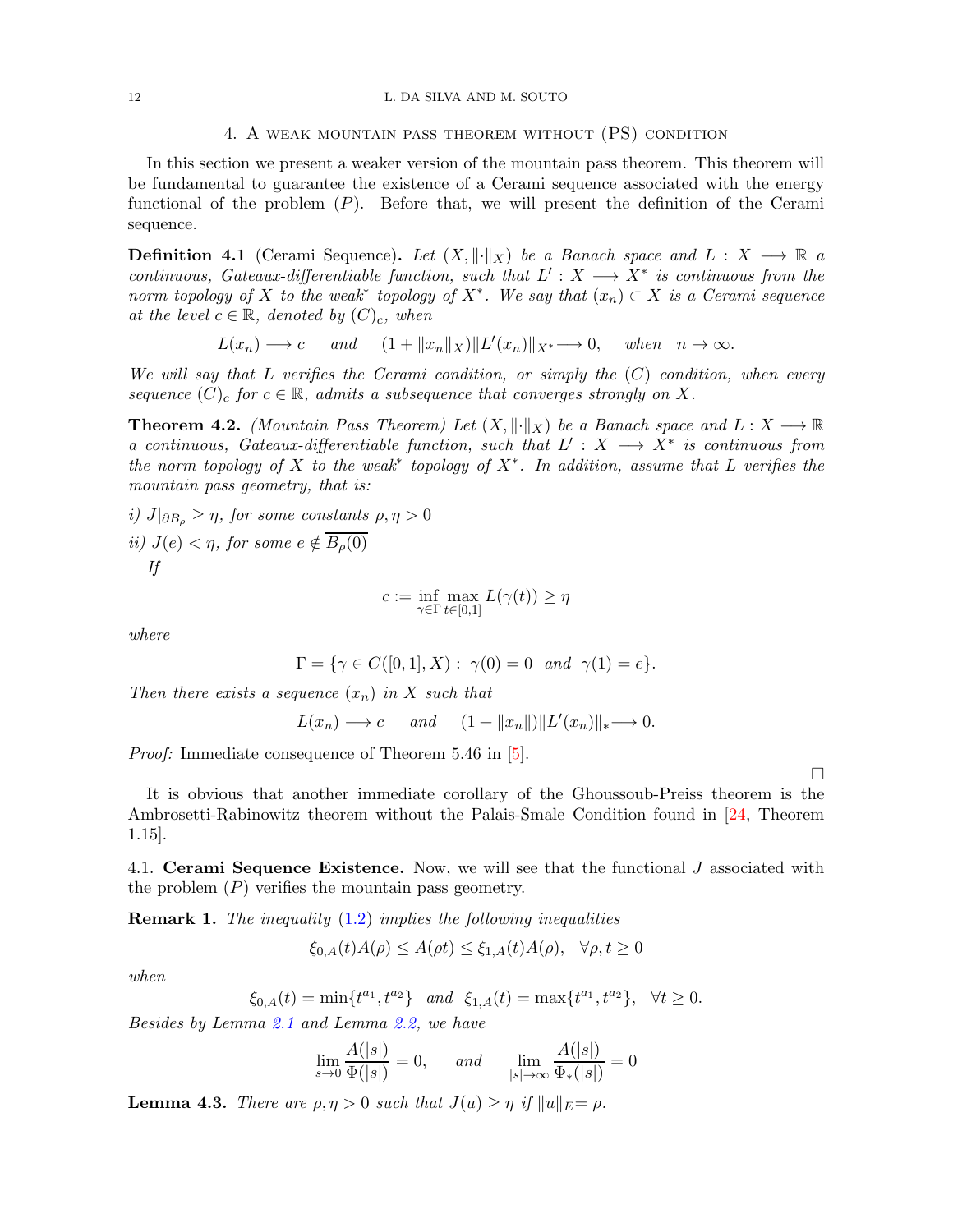*Proof:* If V and K verify the condition  $(K_3)$ , given  $\varepsilon > 0$ , there is  $r > 0$  such that

<span id="page-12-1"></span>(4.1) 
$$
K(x) \leq \varepsilon \left( V(x) \frac{\Phi(|s|)}{A(|s|)} + \frac{\Phi_*(|s|)}{A(|s|)} \right),
$$

for all  $s \in \mathbb{R}$  e  $|x| \geq r$ . From  $(f_1)$  and  $(f_2)$ , there are  $C_1, C_2 > 0$  verifying

<span id="page-12-0"></span>(4.2) 
$$
|F(s)| \leq C_1 A(|s|) + C_2 \Phi_*(|s|), \quad \forall s \in \mathbb{R}.
$$

Multiplying  $K(x)$  in [\(4.2\)](#page-12-0) and using [\(4.1\)](#page-12-1) implies

<span id="page-12-4"></span>(4.3) 
$$
K(x)|F(s)| \leq \varepsilon C_1(V(x)\Phi(|s|) + \Phi_*(|s|)) + C_2||K||_{\infty}\Phi_*(|s|),
$$

for all  $|x| \geq r$  and  $s \in \mathbb{R}$ . From Remark [1,](#page-11-0) there is  $s_0 > 0$  such that

<span id="page-12-2"></span>(4.4) 
$$
A(|s|) \leq \varepsilon \Phi(|s|), \quad \forall |s| \leq s_0.
$$

By  $(f_1)$ , there are  $C_1, s_1 > 0$  in such way that

<span id="page-12-3"></span>(4.5) 
$$
|F(s)| \leq \varepsilon C_3 A(|s|), \quad \forall |s| \leq s_1.
$$

Thus, by  $(4.4)$  and  $(4.5)$ 

 $|F(s)| \leq \varepsilon C_3 \Phi(|s|), \quad \forall |s| \leq \min\{s_0, s_1\},\$ 

and from  $(f_2)$ , there is  $C_4 > 0$  such that

$$
|F(s)| \leq C_4 \Phi_*(|s|), \quad \forall |s| \geq \min\{s_0, s_1\}.
$$

Hence

$$
|F(s)| \le \varepsilon C_3 \Phi(|s|) + C_4 \Phi_*(|s|), \quad \forall s \in \mathbb{R}.
$$

As a consequence, if  $|x| \leq r$ , there is a constant  $C_5 > 0$  verifying

<span id="page-12-5"></span>(4.6) 
$$
K(x)|F(s)| \leq \varepsilon C_3 \frac{K(x)}{V(x)} V(x) \Phi(|s|) + C_4 K(x) \Phi_*(|s|)
$$

$$
\leq \varepsilon C_5 V(x) \Phi(|s|) + C_5 \Phi_*(|s|),
$$

for all  $s \in \mathbb{R}$ . From  $(4.3)$  and  $(4.6)$ ,

$$
K(x)|F(s)| \leq \varepsilon C_6 \frac{K(x)}{V(x)} V(x) \Phi(|s|) + C_7 K(x) \Phi_*(|s|)
$$
  

$$
\leq \varepsilon C_8 V(x) \Phi(|s|) + C_8 \Phi_*(|s|),
$$

for some constants  $C_i > 0$ ,  $i = 6, 7, 8$ , for all  $x \in \mathbb{R}^N$  and  $s \in \mathbb{R}$ . By definition of the functional J, it follows that

$$
J(u) \ge \int_{\mathbb{R}^N} \Phi(|\nabla u|) dx + (1 - \varepsilon C_8) \int_{\mathbb{R}^N} V(x) \Phi(|u|) dx - C_8 \int_{\mathbb{R}^N} \Phi_*(|u|) dx.
$$

Thus, for  $\varepsilon > 0$  small enough, we obtain

$$
J(u) \geq C_9(\xi_0(||\nabla u||_{\Phi}) + \xi_0(||u||_{V,\Phi})) - C_9\xi_3(||u||_{\Phi_*}),
$$

for some  $C_9 > 0$ , where

$$
\xi_0(t) = \min\{t^{\ell}, t^m\}
$$
 and  $\xi_3(t) = \max\{t^{\ell^*}, t^{m^*}\}.$ 

Choose  $\rho > 0$  such that

$$
||u||_E = ||u||_{D^{1,\Phi}(\mathbb{R}^N)} + ||u||_{V,\Phi} = \rho < 1.
$$

As E is continuously immersed in  $L^{\Phi_*(\mathbb{R}^N)}$ , we get  $||u||_{\Phi^*} \leq 1$ . Furthermore,

$$
J(u) \geq C_9(||\nabla u||_{\Phi}^m + ||u||_{V,\Phi}^m) - C_9 ||u||_{\Phi_*}^{\ell^*}.
$$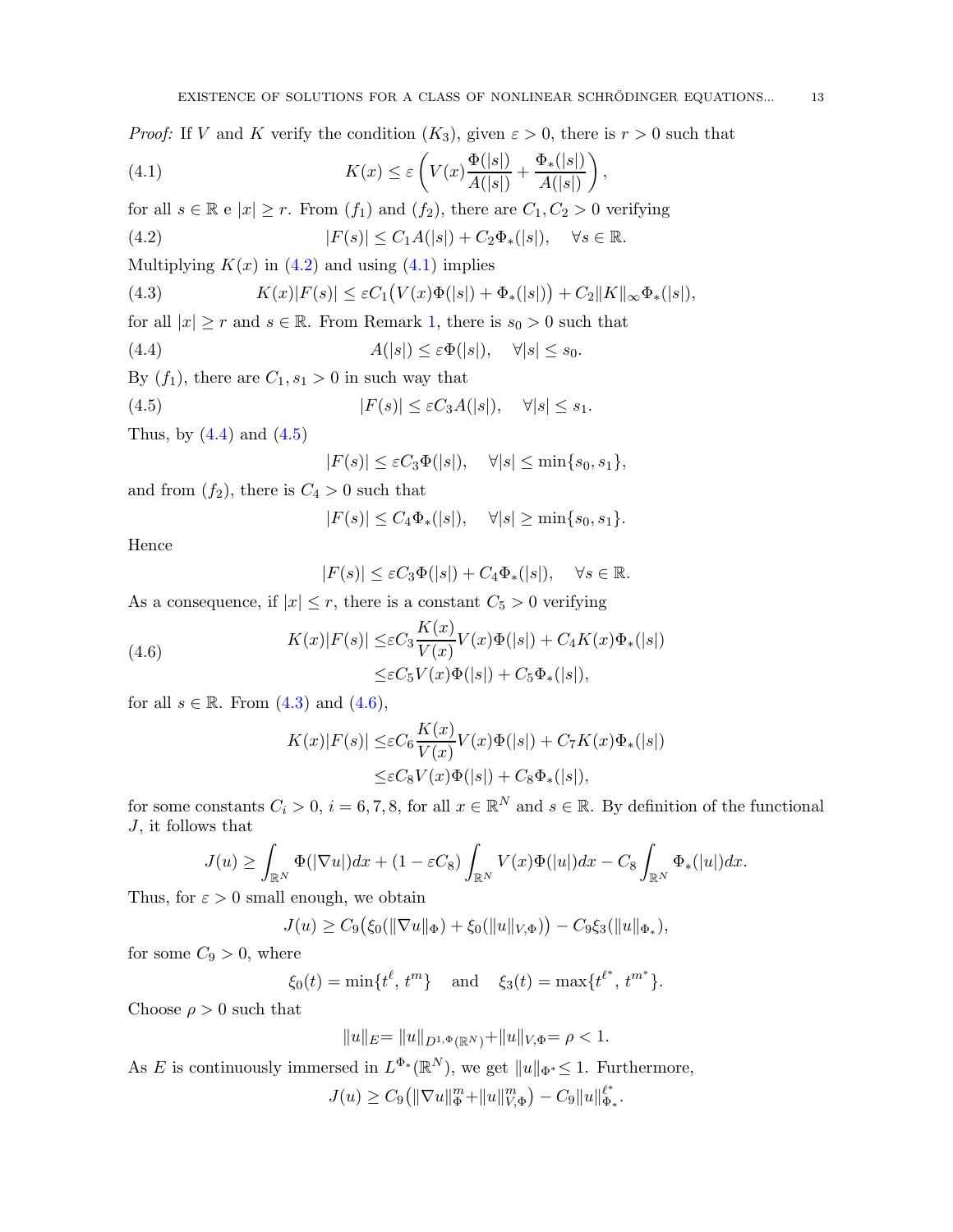Using classical inequality

$$
(x+y)^{\alpha} \le 2^{\alpha-1}(x^{\alpha}+y^{\alpha}), x, y \ge 0
$$
 with  $\alpha > 1$ ,

we concluded that

$$
J(u) \ge C \|u\|_E^m - C \|u\|_E^{\ell^*}.
$$

for some  $C > 0$ . Since  $0 < m < \ell^*$ , there is  $\rho > 0$  such that

$$
J(u) \ge \eta, \quad \text{for } \|u\|_E = \rho.
$$

When V and K check the condition  $(K_2)$ , the result follows similarly.

**Lemma 4.4.** There is  $e \in E$  with  $||u||_E > 1$  and  $J(e) < 0$ .

*Proof:* Consider  $\psi \in C_0^{\infty}(\mathbb{R}^N) \setminus \{0\}$  and  $C_1 \in \mathbb{R}$  such that

<span id="page-13-0"></span>(4.7) 
$$
C_1 > \xi_1(\|\psi\|_{D^{1,\Phi}(\mathbb{R}^N)}) + \xi_1(\|\psi\|_{V,\Phi}).
$$

By  $(f_4)$ , there exists  $C_2 > 0$  such that

$$
F(t) \le C_1 |t|^m - C_2, \quad \forall t \in \mathbb{R}.
$$

Thus

$$
K(x)F(t) \ge C_1K(x)|t|^m - C_2K(x), \quad \forall t \in \mathbb{R} \quad e \quad x \in \mathbb{R}^N.
$$

That said, considering  $t > 0$ , we have

$$
J(t\psi) \leq \int_{\mathbb{R}^N} \Phi(t|\nabla \psi|) dx + \int_{\mathbb{R}^N} V(x) \Phi(t|\psi|) dx - C_1 t^m \int_{\mathbb{R}^N} K(x) |\psi|^m dx + C_3 |supp(\psi)|,
$$

before that, it follows from the Lemma [2.1](#page-5-1) that

$$
J(t\psi) \leq \xi_1(t) \big( \xi_1(||\psi||_{D^{1,\Phi}(\mathbb{R}^N)}) + \xi_1(||\psi||_{V,\Phi}) \big) - C_1 t^m \int_{\mathbb{R}^N} K(x) |\psi|^m dx + C_3 |supp(\psi)|,
$$

therefore, for  $t > 1$ ,

<span id="page-13-1"></span>
$$
(4.8) \tJ(t\psi) \leq t^m \big(\xi_1(\|\psi\|_{D^{1,\Phi}(\mathbb{R}^N)}) + \xi_1(\|\psi\|_{V,\Phi})\big) - C_1 t^m \int_{\mathbb{R}^N} K(x)|\psi|^m dx + C_3 |supp(\psi)|.
$$

By  $(4.7)$  and  $(4.8)$ , we can conclude that

$$
J(t\psi) \longrightarrow -\infty \quad t \to +\infty.
$$

The last limit guarantees the existence of  $t > 0$  large enough that the result is verified with  $e = t\psi.$ 

Therefore, applying the Corollary [4.2](#page-11-1) with  $L = J$ , we guarantee the existence of a Cerami sequence  $(u_n) \subset E$  such that

<span id="page-13-2"></span>(4.9) 
$$
J(u_n) \longrightarrow c \quad \text{and} \quad (1 + \|u_n\|_E) \|J'(u_n)\|_* \longrightarrow 0.
$$

 $\Box$ 

 $\Box$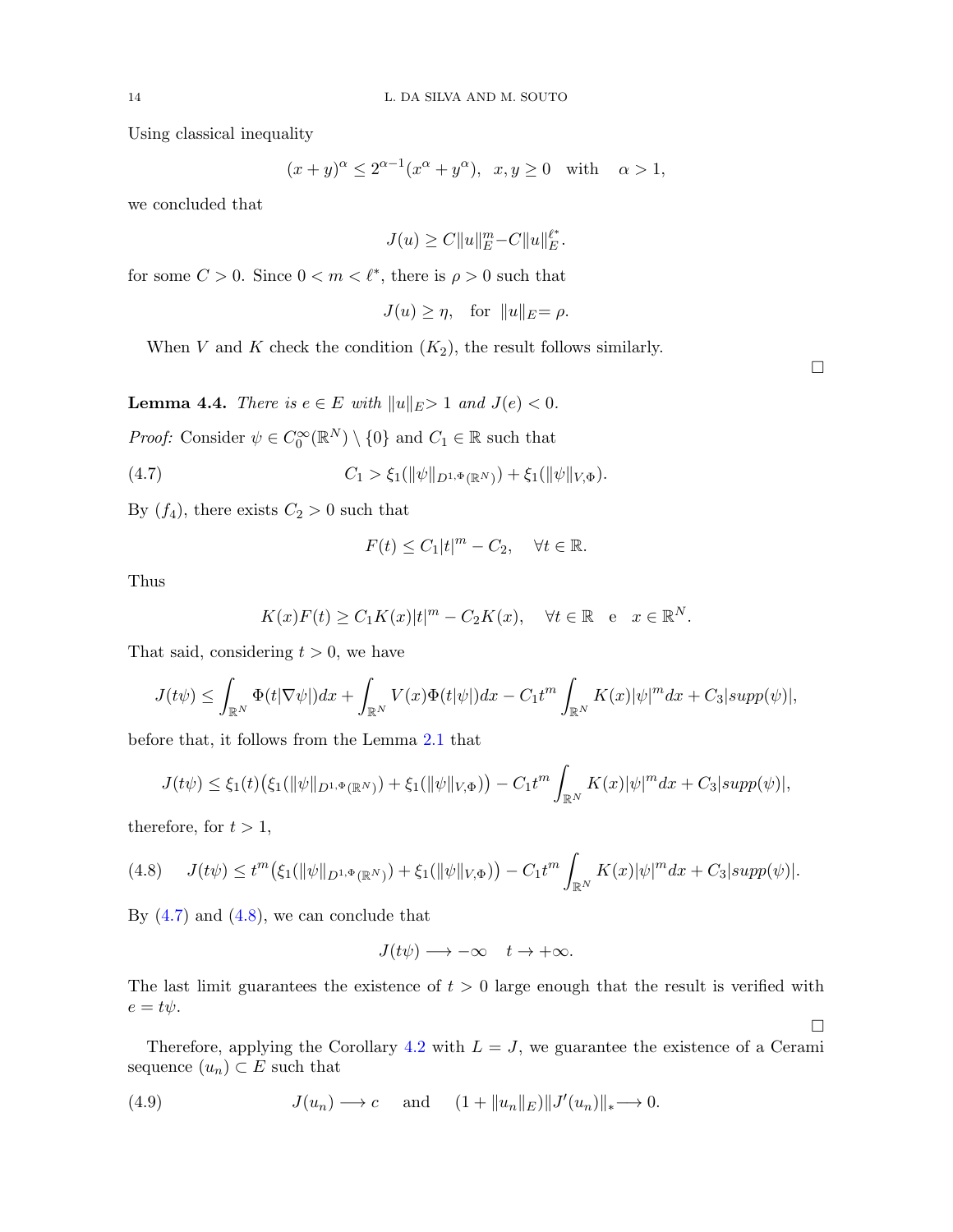## <span id="page-14-0"></span>5. Hardy-Type Inequality

In this section we present the following Hardy-type inequality.

<span id="page-14-1"></span>**Proposition 5.1** (Hardy Type Inequality). Suppose that V and K satisfy  $(K_2)$ , then E is compactly embedded in  $L_K^B(\mathbb{R}^N)$ , where  $B(t) = \int_0^{|t|} s b(s) ds$  is a N-function satisfying

(5.1) 
$$
0 < b_1 \le \frac{t^2 b(t)}{B(t)} \le b_2, \quad \forall t \ge 0,
$$

where  $m < b_1 \leq b_2 < \ell^*$ . When V and K verify  $(K_3)$ , then E is compactly embedded in  $L^A_K(\mathbb{R}^N)$ .

<span id="page-14-2"></span>**Remark 2.** The inequality  $(5.1)$  implies the following inequalities

$$
\xi_{0,B}(t)B(\rho) \le B(\rho t) \le \xi_{1,B}(t)B(\rho), \quad \forall \rho, t \ge 0
$$

when

$$
\xi_{0,B}(t) = \min\{t^{b_1}, t^{b_2}\}\
$$
 and  $\xi_{1,B}(t) = \max\{t^{b_1}, t^{b_2}\},\ \forall t \ge 0.$ 

In the same way of remark [1,](#page-11-0) we have

$$
\lim_{t \to 0} \frac{B(|t|)}{\Phi(|t|)} = 0 \qquad e \qquad \lim_{t \to \infty} \frac{B(|t|)}{\Phi_*(|t|)} = 0.
$$

**Proof of Proposition [5.1:](#page-14-1)** We will assume that  $(K_2)$  is true. In this case, by Remark [2,](#page-14-2) given  $\varepsilon > 0$ , there are  $0 < s_0 < s_1$  and  $C > 0$ , such that

(5.2) 
$$
K(x)B(|s|) \leq \varepsilon C(V(x)\Phi(|s|) + \Phi_*(|s|)) + CK(x)\chi_{[s_0,s_1]}(|s|)\Phi_*(|s|),
$$

for all  $s \in \mathbb{R}$  and  $x \in \mathbb{R}^N$ . Thus, for  $r > 0$  large enough,

<span id="page-14-3"></span>(5.3) 
$$
\int_{B_r(0)^c} K(x)B(|u|)dx \leq \varepsilon CQ(u) + C\Phi_*(s_1)\int_{A_u \cap B_r(0)^c} K(x)dx, \quad \forall u \in E,
$$

where

$$
Q(u) = \int_{\mathbb{R}^N} V(x)\Phi(|u|)dx + \int_{\mathbb{R}^N} \Phi_*(|u|)dx
$$

and

$$
A_u = \{ x \in \mathbb{R}^N : s_0 \le |u(x)| \le s_1 \}.
$$

Consider  $(v_n)$  a bounded sequence in E. To see that the operator  $i: E \longrightarrow L_K^B(\mathbb{R}^N)$  is compact just prove that  $(v_n)$  has a convergent subsequence on  $L_K^B(\mathbb{R}^N)$ . By Lemma [3.4,](#page-7-1) there is  $v \in E$  such that  $v_n \stackrel{*}{\longrightarrow} v$  in  $D^{1,\Phi}(\mathbb{R}^N)$ , or equivalently  $w_n \stackrel{*}{\longrightarrow} 0$  in  $D^{1,\Phi}(\mathbb{R}^N)$ , where  $w_n = v_n - v$ . Still because of the limitation of  $(v_n)$  in E and  $\Phi, \Phi_* \in (\Delta_2)$ , there is  $M_1 > 0$ verifying

$$
\int_{\mathbb{R}^N} V(x) \Phi(|w_n|) dx \le M_1 \quad \text{and} \quad \int_{\mathbb{R}^N} \Phi_*(|w_n|) dx \le M_1, \quad \forall n \in \mathbb{N},
$$

implying that  $(Q(w_n))$  is bounded.

On the other hand, defining

$$
A_n = \{ x \in \mathbb{R}^N : s_0 \le |w_n(x)| \le s_1 \}
$$

the last inequality implies that

$$
\Phi_*(s_0)|A_n| \le \int_{A_n} \Phi_*(|w_n|) dx \le M_1, \quad \forall n \in \mathbb{N}.
$$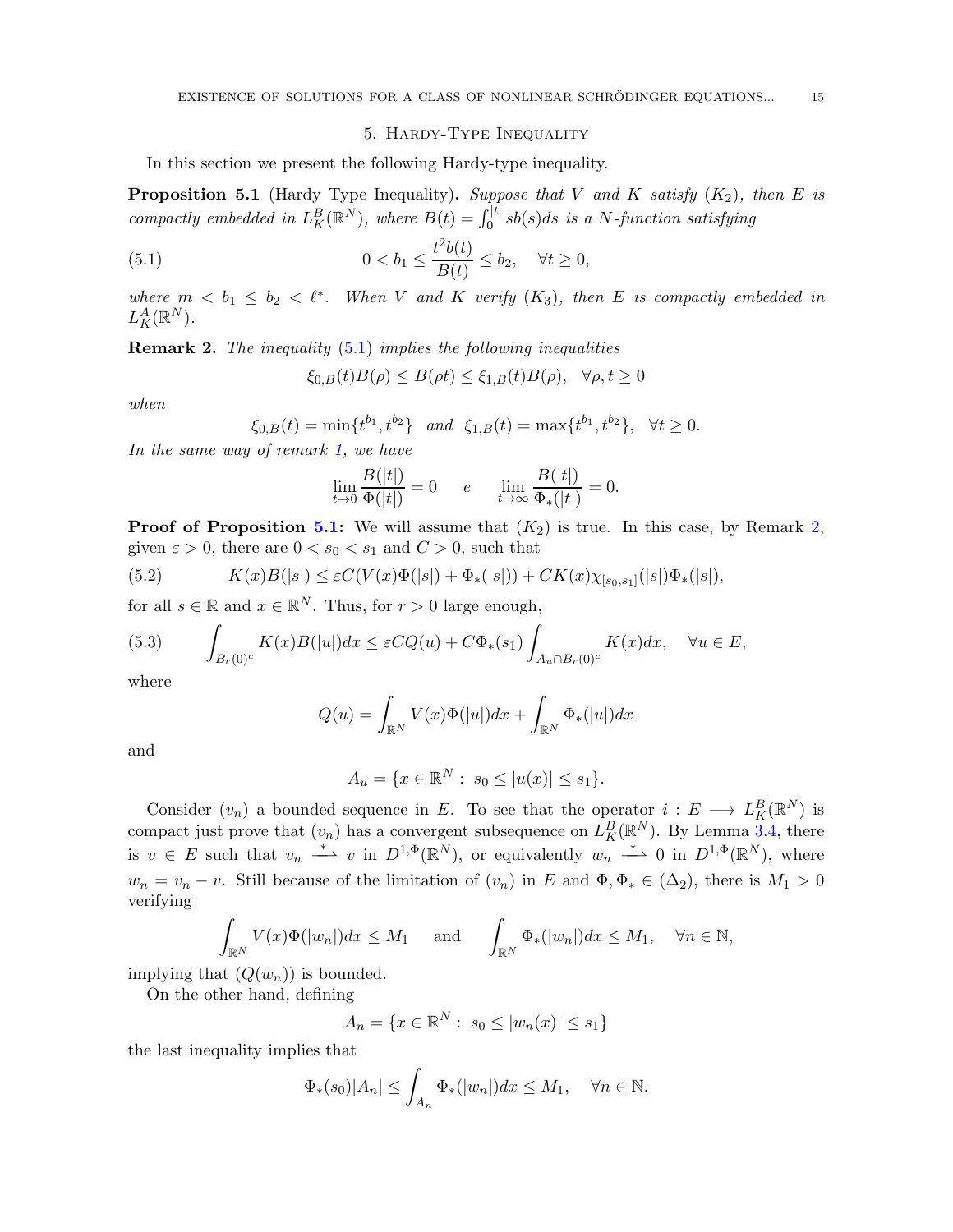With this, we can guarantee that  $\sup_{n\in\mathbb{N}} |A_n| < +\infty$ . Therefore, by  $K_1$ )

<span id="page-15-0"></span>(5.4) 
$$
\int_{A_n \cap B_r(0)^c} K(x) dx < \frac{\varepsilon}{\Phi_*(s_1)}, \quad \forall n \in \mathbb{N}.
$$

From  $(5.3)$  and  $(5.4)$ ,

$$
\int_{B_r(0)^c} K(x)B(|w_n|)dx \leq \varepsilon CM_1 + \Phi_*(s_1) \int_{A_n \cap B_r(0)^c} K(x)dx
$$
  

$$
\leq \varepsilon (CM_1 + 1), \quad \forall n \in \mathbb{N},
$$

and hence,

<span id="page-15-1"></span>(5.5) 
$$
\limsup_{n \to \infty} \int_{B_r(0)^c} K(x)B(|w_n|)dx \leq \varepsilon (CM_1 + 1).
$$

Since E is compactly immersed in  $L^{\Phi}_{loc}(\mathbb{R}^N)$ , so by the Corollary [2.9,](#page-6-4) there is a subsequence of  $(v_n)$ , still denoted by itself, that such

$$
v_n \longrightarrow v \quad \text{in} \quad L^{\Phi}(B_r(0)).
$$

Thus, there is a subsequence of  $(v_n)$ , still denoted by itself, verifying

$$
v_n(x) \longrightarrow v(x) \quad a.e. \text{ in } B_r(0),
$$

that is,

$$
w_n(x) \longrightarrow 0
$$
 a.e. in  $B_r(0)$ .

Consider the functions  $P : \mathbb{R} \longrightarrow \mathbb{R}$  and  $Q : \mathbb{R} \longrightarrow \mathbb{R}$  given by

$$
P(t) = B(|t|) \quad \text{and} \quad Q(t) = \Phi_*(|t|).
$$

Of course  $P$  and  $Q$  are continuous in addition

$$
\lim_{|t|\to+\infty}\frac{P(t)}{Q(t)}=0.
$$

Finally, it follows from the limitation of  $(v_n)$  in E and from the fact that  $\Phi_* \in (\Delta_2)$  the existence of a constant  ${\cal C}_1>0,$  so that

$$
\int_{\mathbb{R}^N} Q(w_n) dx \le \int_{\mathbb{R}^N} \Phi_*(|w_n|) dx < C_1, \quad \forall n \in \mathbb{N}.
$$

Invoking the Lemma Strauss

$$
\lim_{n \to \infty} \int_{B_r(0)} P(w_n) dx = 0.
$$

Therefore,

<span id="page-15-2"></span>(5.6) 
$$
\limsup_{n \to \infty} \int_{B_r(0)} K(x)B(|w_n|)dx = 0.
$$

According to  $(5.5)$  and  $(5.6)$ , we get

$$
\limsup_{n \to \infty} \int_{\mathbb{R}^N} K(x)B(|w_n|)dx \le \limsup_{n \to \infty} \int_{B_r(0)} K(x)B(|w_n|)dx
$$
  
+ 
$$
\limsup_{n \to \infty} \int_{B_r(0)^c} K(x)B(|w_n|)dx
$$
  

$$
\leq \varepsilon (CM_1 + 1).
$$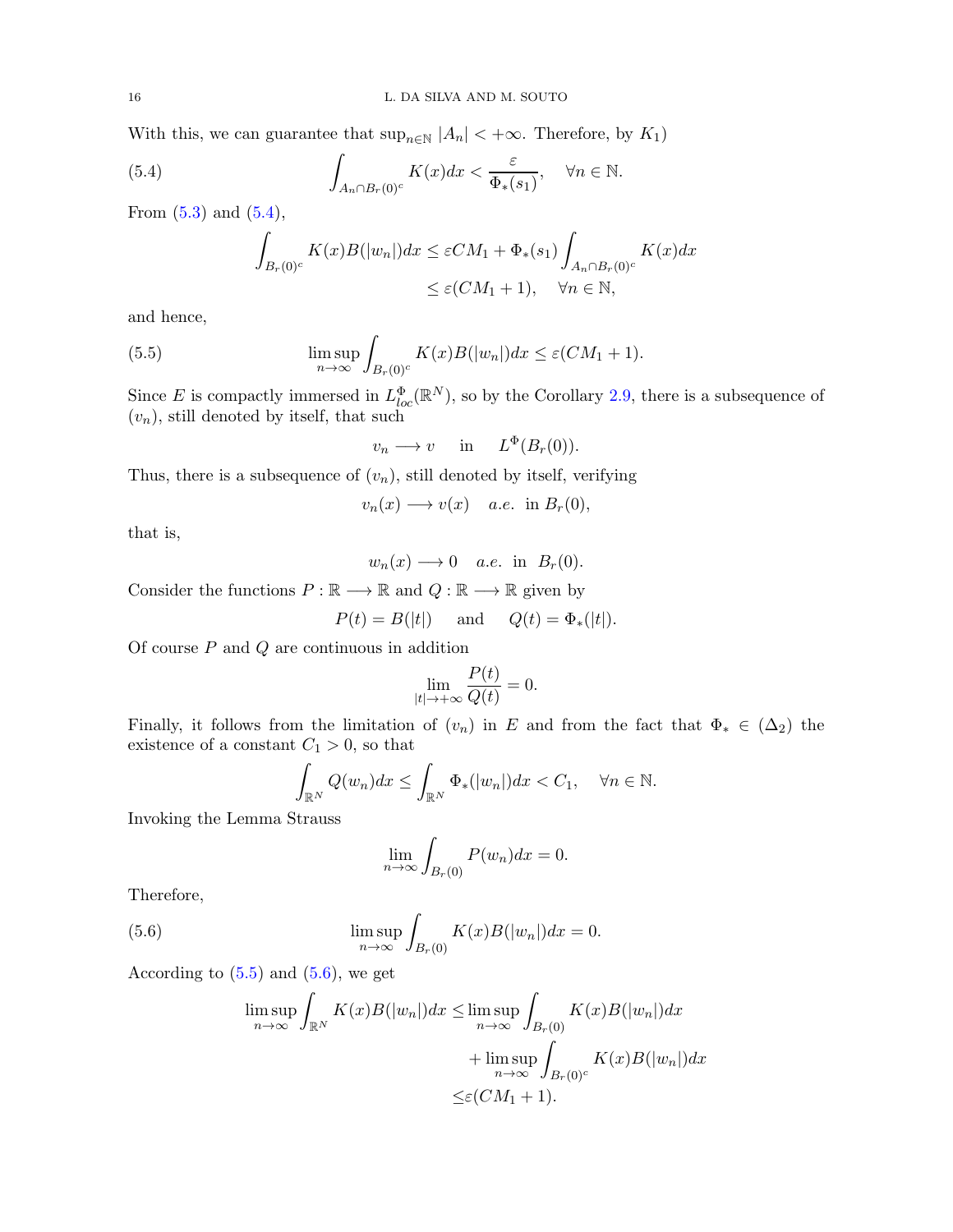By the arbitrariness of  $\varepsilon > 0$ , it follows that

$$
\limsup_{n \to \infty} \int_{\mathbb{R}^N} K(x)B(|w_n|)dx = 0.
$$

As B verifies  $\Delta_2$ -condition, we have that

$$
w_n \longrightarrow 0
$$
 in  $L_K^B(\mathbb{R}^N)$ ,

in other words

$$
v_n \longrightarrow v \quad \text{ in } \quad L_K^B(\mathbb{R}^N),
$$

showing the result for the case  $(K_2)$ .

Now, assume that  $(K_3)$  holds. By  $(K_3)$  given  $\varepsilon > 0$  there is  $r > 0$  large enough such that

(5.7) 
$$
K(x)A(s) \leq \varepsilon(V(x)\Phi(|s|) + \Phi_*(|s|)),
$$

for all  $s \in \mathbb{R}$  and  $|x| \geq r$ . Thus

<span id="page-16-0"></span>(5.8) 
$$
\int_{B_r(0)^c} K(x)A(|u|)dx \leq \varepsilon \int_{B_r(0)^c} (V(x)\Phi(|u|) + \Phi_*(|u|))dx,
$$

for every  $u \in E$ . Consider  $(v_n)$  a bounded sequence in E. To see that the operator  $i: E \longrightarrow L_K^B(\mathbb{R}^N)$  is compact just prove that  $(v_n)$  has a convergent subsequence on  $L_K^B(\mathbb{R}^N)$ . Since  $(v_n)$  is bounded in E, we have that  $(v_n)$  is bounded in  $D^{1,\Phi}(\mathbb{R}^N)$ , so there is  $u \in E$  such that  $v_n \stackrel{*}{\longrightarrow} v$  in  $D^{1,\Phi}(\mathbb{R}^N)$ , or equivalently  $w_n \stackrel{*}{\longrightarrow} 0$  in  $D^{1,\Phi}(\mathbb{R}^N)$ , where  $w_n = v_n - v$ . By the limitation of  $(v_n)$  in E and  $\Phi, \Phi_* \in (\Delta_2)$ , there is  $M_1 > 0$  such that

<span id="page-16-1"></span>(5.9) 
$$
\int_{\mathbb{R}^N} V(x) \Phi(|w_n|) dx \leq M_1, \quad \text{and} \quad \int_{\mathbb{R}^N} \Phi_*(|w_n|) dx \leq M_1, \quad \forall n \in \mathbb{N}.
$$

Thus, by  $(5.8)$  and  $(5.9)$ , we obtain

<span id="page-16-2"></span>(5.10) 
$$
\int_{B_r(0)^c} K(x)A(|w_n|)dx \leq \varepsilon M_1, \quad \forall n \in \mathbb{N}.
$$

Again, we use the Corollary [2.9](#page-6-4) and the fact that E is immersed compactly in  $L_{loc}^{\Phi}(\mathbb{R}^N)$  to ensure the existence of a subsequence of  $(v_n)$ , still denoted by itself, such that

$$
v_n \longrightarrow v \quad \text{in} \quad L^{\Phi}(B_r(0)).
$$

Thus, there is a subsequence of  $(v_n)$ , still denoted by itself, that such

$$
v_n(x) \longrightarrow v(x) \quad a.e. \text{ in } B_r(0),
$$

that is,

 $w_n(x) \longrightarrow 0$  a.e. in  $B_r(0)$ .

Consider the functions  $P : \mathbb{R} \longrightarrow \mathbb{R}$  and  $Q : \mathbb{R} \longrightarrow \mathbb{R}$  given by

$$
P(t) = A(|t|)
$$
 e  $Q(t) = \Phi_*(|t|).$ 

Clearly P and Q are continuous, moreover

$$
\lim_{|t|\to+\infty}\frac{P(t)}{Q(t)}=0.
$$

Finally, it follows from the limitation of  $(v_n)$  in E that there is  $C_1 > 0$ , such that

$$
\int_{\mathbb{R}^N} Q(w_n) dx \leq \int_{\mathbb{R}^N} \Phi_*(|w_n|) dx < C_1.
$$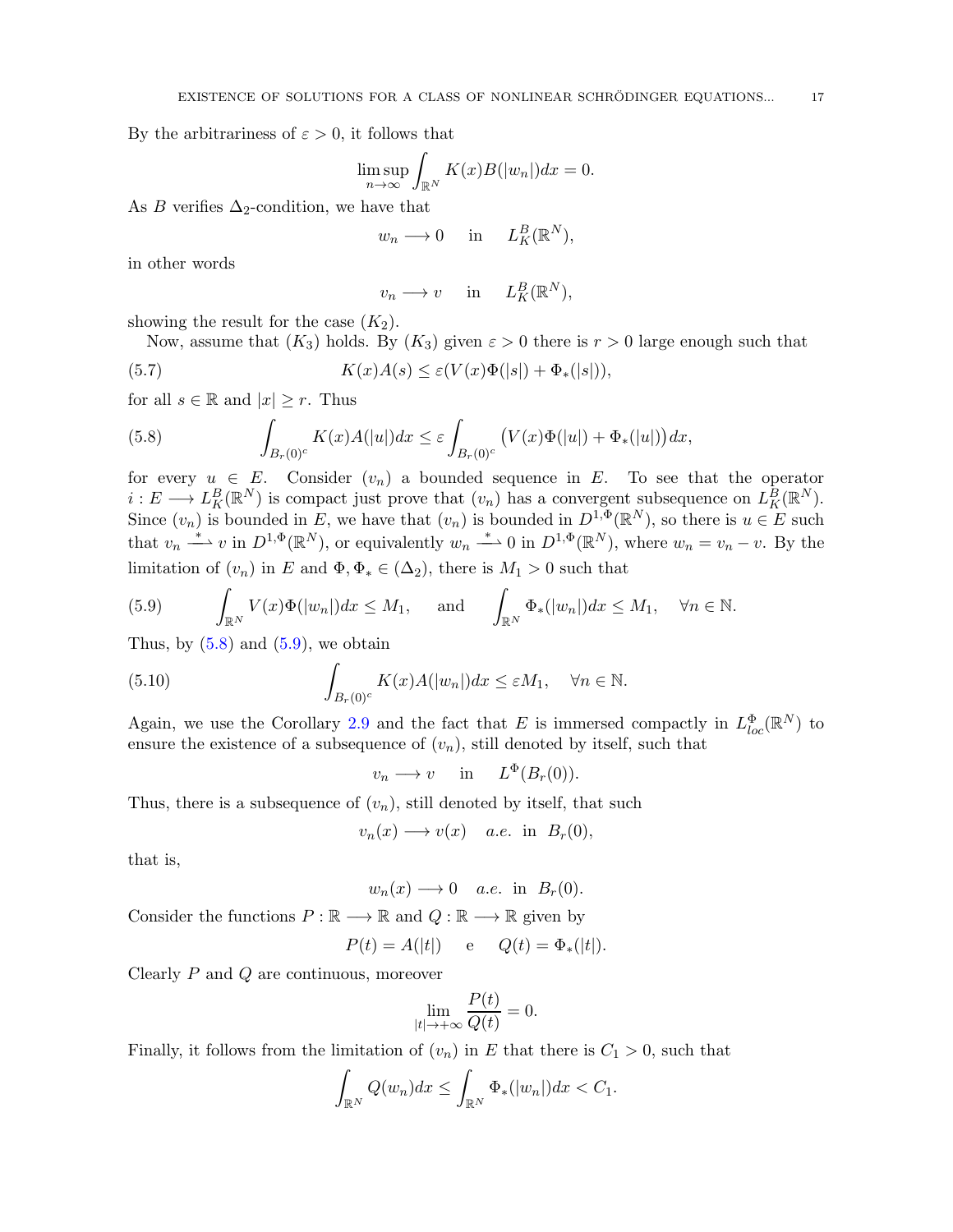Then, by compactness Lemma of Strauss [\[12,](#page-25-29) Theorem A.I, p. 338],

$$
\int_{B_r(0)} P(w_n) dx \longrightarrow 0.
$$

Therefore,

<span id="page-17-0"></span>(5.11) 
$$
\lim_{n \to \infty} \int_{B_r(0)} K(x)A(|w_n|)dx = 0.
$$

By  $(5.10)$  e  $(5.11)$ , we have

$$
\limsup_{n \to \infty} \int_{\mathbb{R}^N} K(x)A(|w_n|)dx \le \limsup_{n \to \infty} \int_{B_r(0)} A(|w_n|)dx
$$
  
+ 
$$
\limsup_{n \to \infty} \int_{B_r(0)^c} K(x)A(|w_n|)dx
$$
  

$$
\leq \varepsilon (CM_1 + 1).
$$

By the arbitrariness of  $\varepsilon > 0$ , it follows that

$$
\lim_{n \to \infty} \int_{\mathbb{R}^N} K(x)A(|w_n|)dx = 0.
$$

As  $A \in (\Delta_2)$ ,

$$
w_n \longrightarrow 0 \quad \text{in} \quad L_K^A(\mathbb{R}^N),
$$

in other words

$$
v_n \longrightarrow v \quad \text{ in } \quad L_K^A(\mathbb{R}^N),
$$

which completes the proof.

## 6. The Cerami Sequence is Bounded

Next lemma is an important step to prove that the Cerami sequence obtained in [\(4.9\)](#page-13-2) is bounded.

<span id="page-17-2"></span>**Lemma 6.1.** Let  $(v_n)$  be a sequence bounded in E such that  $v_n \stackrel{*}{\longrightarrow} v$  in  $D^{1,\Phi}(\mathbb{R}^N)$  and f satisfying  $(f_2)$ . Suppose that f satisfies  $(f_1)$  and  $(K_2)$  (or  $(f'_1)$  and  $(K_3)$ ), then

(6.1) 
$$
\lim_{n \to \infty} \int_{\mathbb{R}^N} K(x) F(v_n) dx = \int_{\mathbb{R}^N} K(x) F(v) dx,
$$

(6.2) 
$$
\lim_{n \to \infty} \int_{\mathbb{R}^N} K(x) f(v_n) v_n dx = \int_{\mathbb{R}^N} K(x) f(v) v dx
$$

and

(6.3) 
$$
\lim_{n \to \infty} \int_{\mathbb{R}^N} K(x) f(v_n) \psi dx = \int_{\mathbb{R}^N} K(x) f(v) \psi dx, \quad \forall \psi \in C_0^{\infty}(\mathbb{R}^N).
$$

**Proof:** Initially, we will assume that  $(K_2)$  is true. From  $(f_1)$  and  $(f_2)$ , given  $\varepsilon > 0$ , there is  $C > 0$  such that

<span id="page-17-1"></span>(6.4) 
$$
K(x)|F(s)| \leq \varepsilon C_1(V(x)\Phi(|s|) + \Phi_*(|s|)) + C_2K(x)B(|s|), \quad \forall s \in \mathbb{R}.
$$

By Proposition [5.1](#page-14-1) there is a subsequence  $(v_{n_j})$  of  $(v_n)$  such that

$$
||v_{n_j} - v||_{K,B} \longrightarrow 0.
$$

<span id="page-17-3"></span>

 $\Box$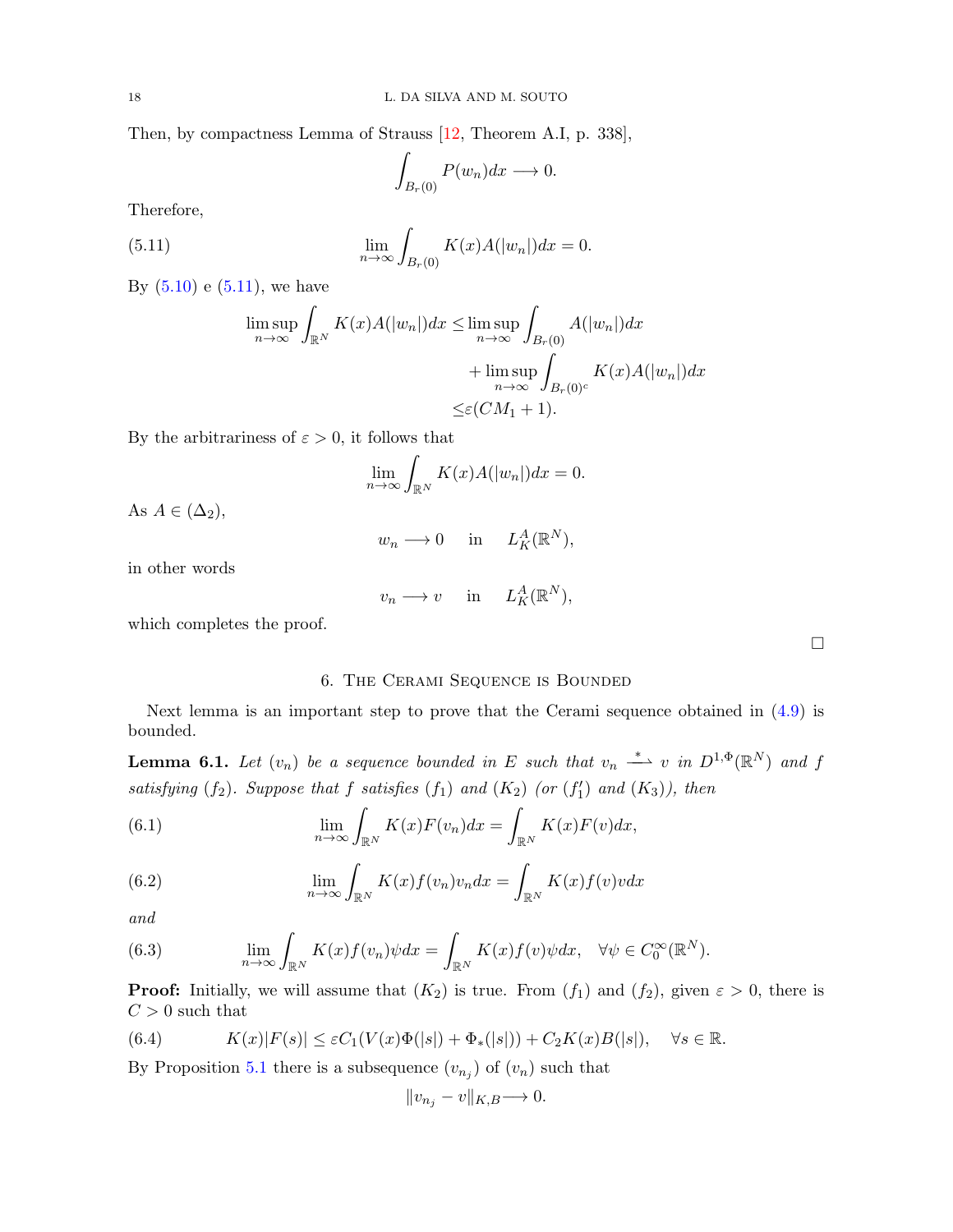Since  $B \in (\Delta_2)$ ,

$$
\int_{\mathbb{R}^N} K(x)B(|v_{n_j}|)dx \longrightarrow \int_{\mathbb{R}^N} K(x)B(|v|)dx.
$$

From Vitali's Theorem there is  $r > 0$  verifying

<span id="page-18-0"></span>(6.5) 
$$
\int_{B_r^c(0)} K(x)B(|v_{n_j}|)dx < \varepsilon, \quad \forall \ j \in \mathbb{N}.
$$

Moreover, as  $(v_{n_j})$  is bounded in E, there is a constant  $M_1 > 0$  satisfying

$$
\int_{\mathbb{R}^N} V(x) \Phi(|v_{n_j}|) dx \le M_1 \quad \text{and} \quad \int_{\mathbb{R}^N} \Phi_*(|v_{n_j}|) dx \le M_1, \quad \forall j \in \mathbb{N}.
$$

Combining these inequalities with  $(6.4)$  and  $(6.5)$ , we obtain

$$
\left| \int_{B_r(0)^c} K(x) F(v_{n_j}) dx \right| \le (2C_1M_1 + C_2)\varepsilon, \quad \forall j \in \mathbb{N}.
$$

Now, in the case  $(K_3)$ , repeating the same arguments of Proposition [5.1,](#page-14-1) given  $\varepsilon > 0$ sufficiently small, there is  $r > 0$  large such that

$$
K(x) \le \varepsilon \left( V(x) \frac{\Phi(|s|)}{A(|s|)} + \frac{\Phi_*(|s|)}{A(|s|)} \right),
$$

for any  $s \in \mathbb{R}$  e  $|x| \geq r$ . Thus,

<span id="page-18-1"></span>(6.6) 
$$
K(x)|F(s)| \leq \varepsilon \left(V(x)\frac{|F(s)|}{A(|s|)}\Phi(|s|) + \frac{|F(s)|}{A(|s|)}\Phi_*(|s|)\right),
$$

for every  $s \in \mathbb{R}$  and  $|x| \geq r$ . From  $(f'_1)$  and  $(f_2)$  there are  $C, s_0, s_1 > 0$  verifying

<span id="page-18-2"></span>(6.7) 
$$
\frac{|F(s)|}{A(s)} \leq C, \quad \forall |s| \leq s_0
$$

and

<span id="page-18-3"></span>(6.8) 
$$
F(s) \leq \varepsilon \Phi_{*}(|s|), \quad \forall |s| > s_{1}.
$$

By  $(6.6)$  and  $(6.7)$ , we have

<span id="page-18-4"></span>(6.9) 
$$
K(x)|F(s)| \leq \varepsilon C \left( V(x)\Phi(|s|) + \Phi_*(|s|) \right),
$$

for all  $|x| \ge r$  and  $|s| \le s_0$ . Therefore, inequalities [\(6.8\)](#page-18-3) and [\(6.9\)](#page-18-4) imply that

$$
K(x)|F(s)| \leq \varepsilon C\left(V(x)\Phi(|s|) + \Phi_*(|s|)\right),
$$

for every  $s \in I$  and  $|x| \geq r$  where  $I = \{s \in \mathbb{R} : |s| < s_0 \text{ or } |s| > s_1\}.$  Thus, for any  $u \in E$ , we have the following estimate

$$
\left| \int_{B_r(0)^c} K(x)F(u)dx \right| \leq \varepsilon CQ(u) + C\Phi_*(s_1) \int_{A_u \cap B_r(0)^c} K(x)dx,
$$

where

$$
Q(u) = \int_{\mathbb{R}^N} V(x)\Phi(|u|)dx + \int_{\mathbb{R}^N} \Phi_*(|u|)dx
$$

and

$$
A_u = \{ x \in \mathbb{R}^N : s_0 \le |u(x)| \le s_1 \}.
$$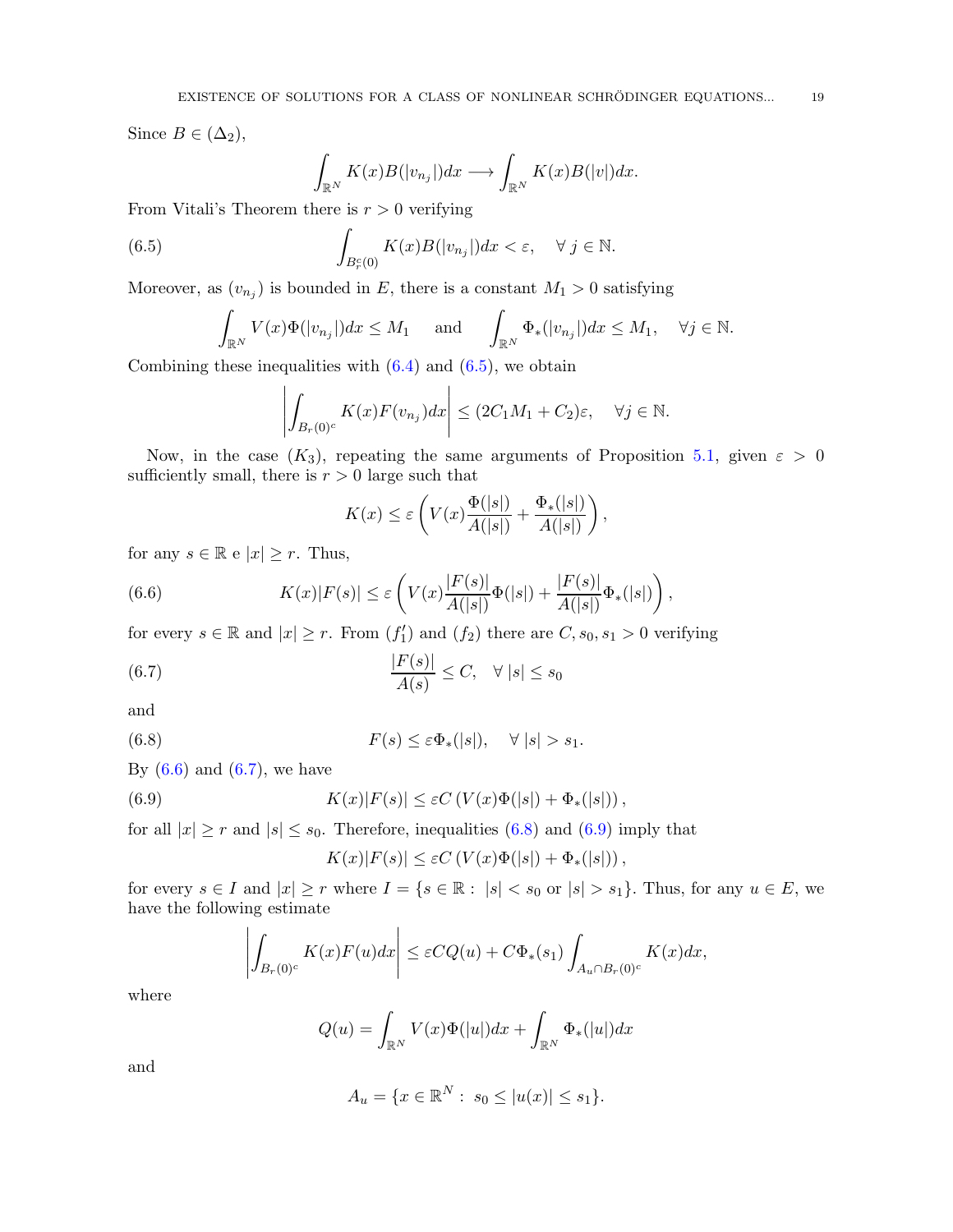Since  $(v_{n_j})$  is bounded in E, there is  $M > 0$  such that

(6.10) 
$$
\int_{\mathbb{R}^N} V(x) \Phi(|v_{n_j}|) dx \leq M_1, \quad \text{and} \quad \int_{\mathbb{R}^N} \Phi_*(|v_{n_j}|) dx \leq M_1, \quad \forall j \in \mathbb{N}.
$$

Therefore,

$$
\int_{B_r(0)^c} K(x)F(v_{n_j})dx \le 2M_1\varepsilon + C\int_{A_j\cap B_R(0)^c} K(x)dx,
$$

where

$$
A_j = \{ x \in \mathbb{R}^N : s_0 \le |v_{n_j}(x)| \le s_1 \}.
$$

Repeating the same arguments used in the proof of Proposition [5.1,](#page-14-1) we have

$$
\int_{A_j \cap B_R(0)^c} K(x)dx \longrightarrow 0, \quad \text{when} \quad |x| \to \infty,
$$

and thus

$$
\limsup_{j \to +\infty} \left| \int_{B_r(0)^c} K(x) F(v_{n_j}) dx \right| \le (2M_1 + 1)\varepsilon.
$$

On the other hand, by using the compactness Lemma of Strauss

$$
\lim_{j \to +\infty} \int_{B_r(0)} K(x)F(v_{n_j})dx = \int_{B_r(0)} K(x)F(v)dx.
$$

Therefore,

$$
\limsup_{j \to +\infty} \left| \int_{\mathbb{R}^N} K(x) F(v_{n_j}) dx - \int_{\mathbb{R}^N} K(x) F(v) dx \right| \leq 2(2M_1 + 1)\varepsilon.
$$

Due to the arbitrariness of  $\varepsilon > 0$ , it follows that

$$
\lim_{j \to +\infty} \int_{\mathbb{R}^N} K(x) F(v_{n_j}) dx = \int_{\mathbb{R}^n} K(x) F(v) dx.
$$

In light of this, we can conclude that

$$
\lim_{n \to +\infty} \int_{\mathbb{R}^N} K(x) F(v_n) dx = \int_{\mathbb{R}^n} K(x) F(v) dx.
$$

The second stated limit follows in an analogous way. The last limit indicated follows directly from by using the compactness Lemma of Strauss.

 $\Box$ 

Now, we can prove that the Cerami sequence  $(u_n)$  obtained is bounded.

**Proposition 6.2.** The Cerami sequence  $(u_n)$  given in  $(4.9)$  is bounded.

**Proof:** Let  $t_n \in [0,1]$  be such that  $J(t_n u_n) = \max_{i=1}^{\infty}$  $t \in [0,1]$  $J(tu_n)$ . We claim that  $(J(t_nu_n))$  is bounded. If  $t_n = 0$  and  $t_n = 1$ , there is nothing to do. So, assume that  $t_n \in (0,1)$ , thus  $J'(t_n u_n)u_n=0$ . That said,

$$
mJ(t_nu_n) = mJ(t_nu_n) - J'(t_nu_n)(t_nu_n)
$$
  
= 
$$
\int_{\mathbb{R}^N} (m\Phi(|\nabla(t_nu_n)|) - \phi(|\nabla(t_nu_n)|)|\nabla(t_nu_n)|^2) dx
$$
  
+ 
$$
\int_{\mathbb{R}^N} V(x) (m\Phi(|t_nu_n|) - \phi(|t_nu_n|)|t_nu_n|^2) dx + \int_{\mathbb{R}^N} K(x) \mathcal{H}(t_nu_n) dx,
$$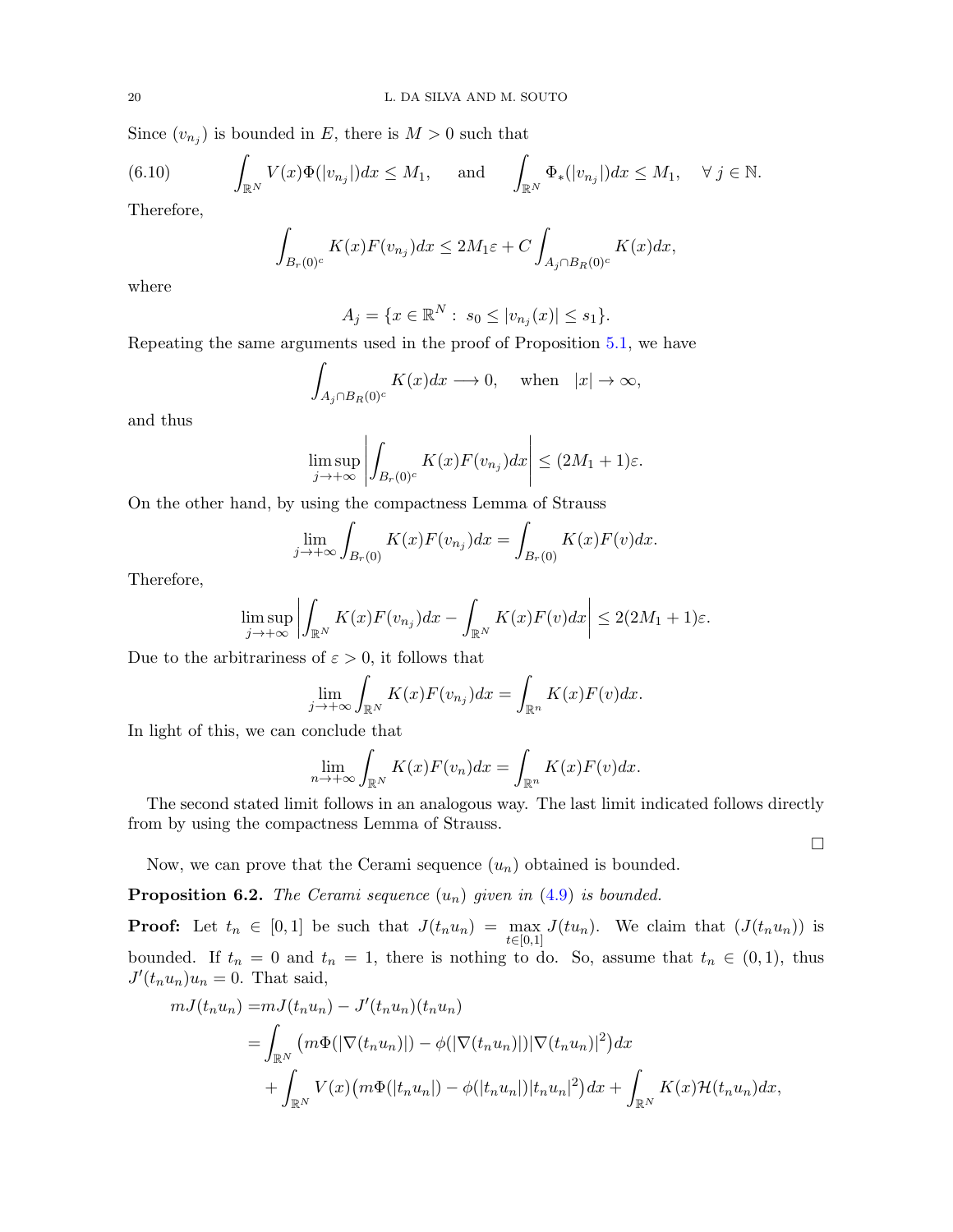where  $\mathcal{H}(s) = sf(s) - mF(s)$ . By  $(f_4)$  the a function  $\mathcal{H}(s)$  is increasing for all  $s > 0$  and decreasing for  $s < 0$ , and by  $(\phi_4)$  the function  $s \mapsto m\Phi(s) - \phi(s)s^2$  is increasing for  $s > 0$ . Thus,

$$
mJ(t_nu_n) \leq mJ(u_n) - J'(u_n)u_n = mJ(u_n) - o_n(1).
$$

Therefore,  $(J(t_n u_n))$  is bounded.

Now, we will prove that  $(u_n)$  is bounded. For this, suppose by contradiction that  $||u_n||_E \rightarrow \infty$  when  $n \rightarrow +\infty$ , then we have the following cases:

- i)  $\|\nabla u_n\|_{\Phi}\longrightarrow +\infty$  and  $(\|u_n\|_{V,\Phi})$  is bounded
- ii)  $||u_n||_{V,\Phi} \longrightarrow \infty$  and  $(||\nabla u_n||_{\Phi})$  is bounded
- iii)  $\|\nabla u_n\|_{\Phi}\longrightarrow +\infty$  and  $\|u_n\|_{V,\Phi}\longrightarrow +\infty$ .

Let us study the case i). Consider the sequence  $(w_n) \subset E$  given by

$$
w_n = \frac{u_n}{\|\nabla u_n\|_{\Phi}}, \quad \forall n \in \mathbb{N}.
$$

It is clear that  $(w_n)$  is bounded in E. Therefore, by Lemma [3.4](#page-7-1) there is  $w \in E$  such that  $w_n \stackrel{*}{\longrightarrow} w$  in E. Now, let's show that  $w = 0$ . Before that, as  $J(u_n) \longrightarrow c$  we have  $J(u_n) \geq 0$ , for every *n* large enough. Thus, there is  $n_0 \in \mathbb{N}$  such that

<span id="page-20-2"></span>(6.11) 
$$
\int_{\mathbb{R}^N} \Phi(|\nabla u_n|) dx + \int_{\mathbb{R}^N} V(x) \Phi(|u_n|) dx \ge \int_{\mathbb{R}^N} K(x) F(u_n) dx, \text{ for all } n \ge n_0.
$$

Knowing that  $\|\nabla u_n\|_{\Phi}\longrightarrow \infty$ , there exists,  $n_1 \in \mathbb{N}$ , so that

<span id="page-20-0"></span>(6.12) 
$$
\int_{\mathbb{R}^N} \Phi(|\nabla u_n|) dx \leq ||\nabla u_n||_{\Phi}^m, \text{ for all } n \geq n_1 \geq n_0.
$$

Since we are assuming that  $(\|u_n\|_{V,\Phi})$  is bounded and  $\Phi \in (\Delta_2)$ , then there exists  $C > 0$  such that

<span id="page-20-1"></span>(6.13) 
$$
\int_{\mathbb{R}^N} V(x) \Phi(|u_n|) dx \leq C, \quad \forall n \in \mathbb{N}.
$$

Therefore, by  $(6.12)$ ,  $(6.13)$  and  $(6.11)$ , we get

$$
\|\nabla u_n\|_{\Phi}^m + C \ge \int_{\mathbb{R}^N} K(x)F(u_n)dx, \text{ for all } n \ge n_1.
$$

As lim sup  $n\rightarrow\infty$ 1  $\|\nabla u_n\|_{\Phi}^m$  $\leq 1$ , we have

$$
1 + C \ge \int_{\mathbb{R}^N} K(x) \frac{F(u_n)}{\|\nabla u_n\|_{\Phi}^m} dx \ge \int_{\mathbb{R}^N} K(x) \frac{F(u_n)}{|u_n|^m} |u_n|^m dx,
$$

for every n large enough. The condition  $(f_4)$  implies that for every  $\tau > 0$ , there is  $\xi > 0$ sufficiently large satisfying

$$
\frac{F(s)}{|s|^m} \ge \tau, \quad \forall |s| \ge \xi.
$$

Hence

$$
1 + C \ge \int_{\Omega \cap \{|u_n| \ge \xi\}} K(x) \frac{F(u_n)}{|u_n|^m} |w_n|^m dx \ge \tau \int_{\Omega \cap \{|u_n| \ge \xi\}} K(x) |w_n|^m dx,
$$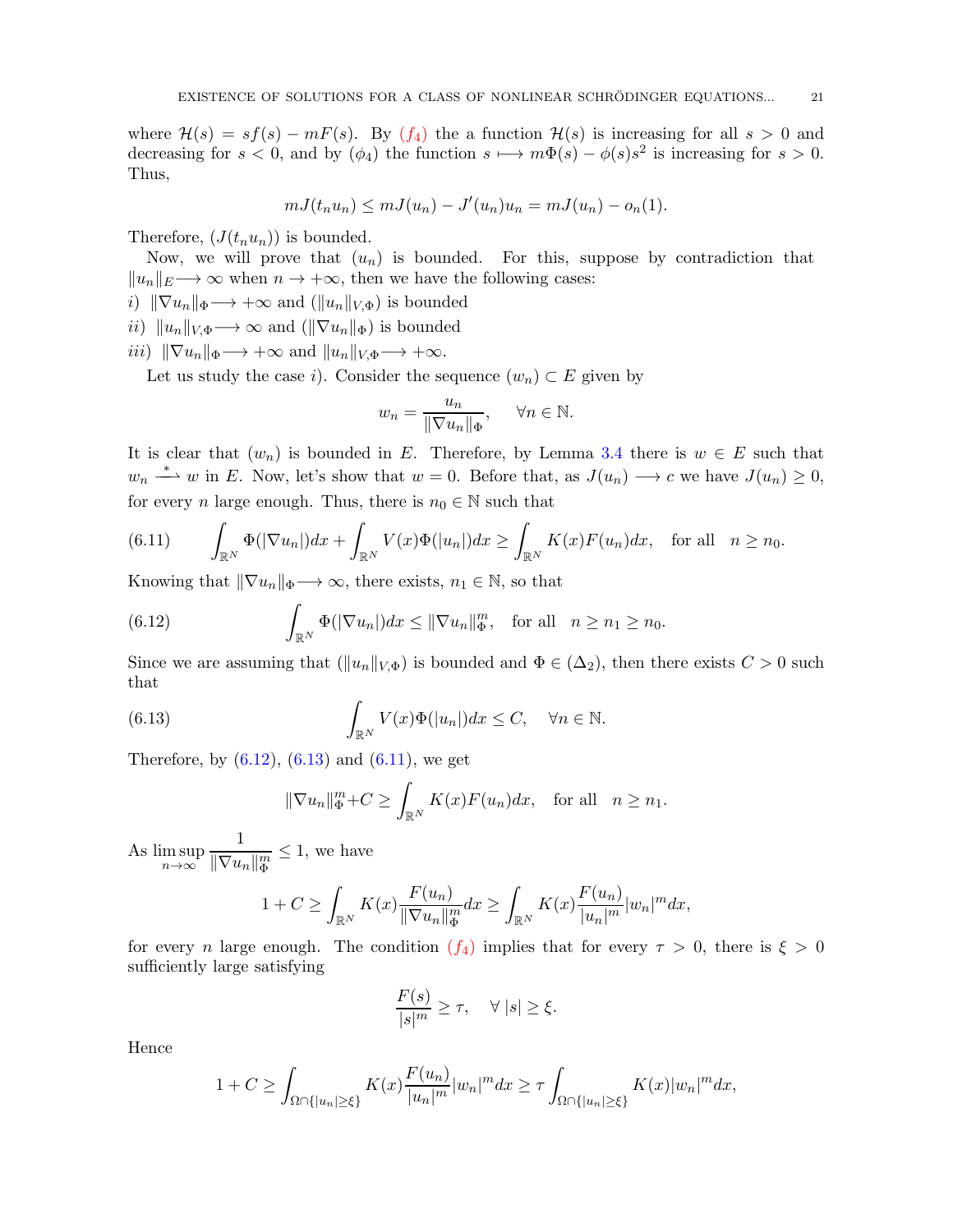where  $\Omega = \{x \in \mathbb{R}^N : w(x) \neq 0\}$ . By Fatou's Lemma

$$
1 + C \ge \tau \int_{\Omega} K(x) |w_n|^m dx, \quad \forall \tau > 0.
$$

Therefore,

$$
\int_{\Omega} K(x)|w(x)|^m dx = 0.
$$

By  $(K_0)$ , we have  $K(x) > 0$ , for every  $x \in \mathbb{R}^N$ , thus  $|\Omega| = 0$ , showing that  $w = 0$ .

Note that for every  $M > 1$ , there is  $n_0 \in \mathbb{N}$  such that,  $\frac{M}{\|\nabla u_n\|_{\Phi}} \in [0, 1]$ , for all  $n \ge n_0$ . Given this, we get

$$
J(t_n u_n) \geq J(\frac{M}{\|\nabla u_n\|_{\Phi}} u_n) = J(\frac{M}{\|\nabla u_n\|_{\Phi}} |u_n|) = J(Mw_n)
$$
  
\n
$$
= \int_{\mathbb{R}^N} \Phi(M|\nabla w_n|) dx + \int_{\mathbb{R}^N} V(x) \Phi(M|w_n|) dx - \int_{\mathbb{R}^N} K(x) F(Mw_n) dx
$$
  
\n
$$
\geq B \int_{\mathbb{R}^N} \Phi(|\nabla w_n|) dx - \int_{\mathbb{R}^N} K(x) F(Mw_n) dx
$$
  
\n
$$
= B - \int_{\mathbb{R}^N} K(x) F(Mw_n) dx.
$$

By Lemma [6.1,](#page-17-2)

$$
\lim_{n \to \infty} \int_{\mathbb{R}^N} K(x) F(Mw_n) dx = 0,
$$

that is,

$$
\liminf_{n \to \infty} J(t_n u_n) \ge M, \quad \forall M \ge 1.
$$

A contradiction to the fact that  $(J(t_nu_n))$  is bounded. Therefore in the case i) the sequence  $(u_n)$  is bounded.

In the case  $iii$ , consider

$$
w_n = \frac{u_n}{\|u_n\|_E}, \quad \forall n \in \mathbb{N}.
$$

Clearly  $||w_n||_E= 1$  for all  $n \in \mathbb{N}$ . By Lemma [3.4](#page-7-1) there is  $w \in E$  such that  $w_n \stackrel{*}{\longrightarrow} w$  in  $D^{1,\Phi}(\mathbb{R}^N)$ . Now, let us show that  $w=0$ . As  $\|\nabla u_n\|_{\Phi}\geq 1$  and  $\|u_n\|_{V,\Phi}\geq 1$  for every  $n\geq n_0$ , we have

$$
\int_{\mathbb{R}^N} \Phi(|\nabla u_n|) dx \le ||\nabla u_n||_{\Phi}^m \quad \text{and} \quad \int_{\mathbb{R}^N} V(x) \Phi(|u_n|) dx \le ||u_n||_{V,\Phi}^m, \quad \forall n \ge n_0.
$$

So, by [\(6.11\)](#page-20-2)

$$
\|\nabla u_n\|_{\Phi}^m + \|u_n\|_{V,\Phi}^m \ge \int_{\mathbb{R}^N} K(x)F(u_n)dx, \quad \forall n \ge n_0.
$$

Therefore, there is a constant  $C > 0$  such that

$$
C(||\nabla u_n||_{\Phi} + ||u_n||_{V,\Phi})^m \ge \int_{\mathbb{R}^N} K(x)F(u_n)dx, \quad \forall n \ge n_0,
$$

or equivalently

$$
C(||u_n||_E)^m \ge \int_{\mathbb{R}^N} K(x)F(u_n)dx, \quad \forall n \ge n_0.
$$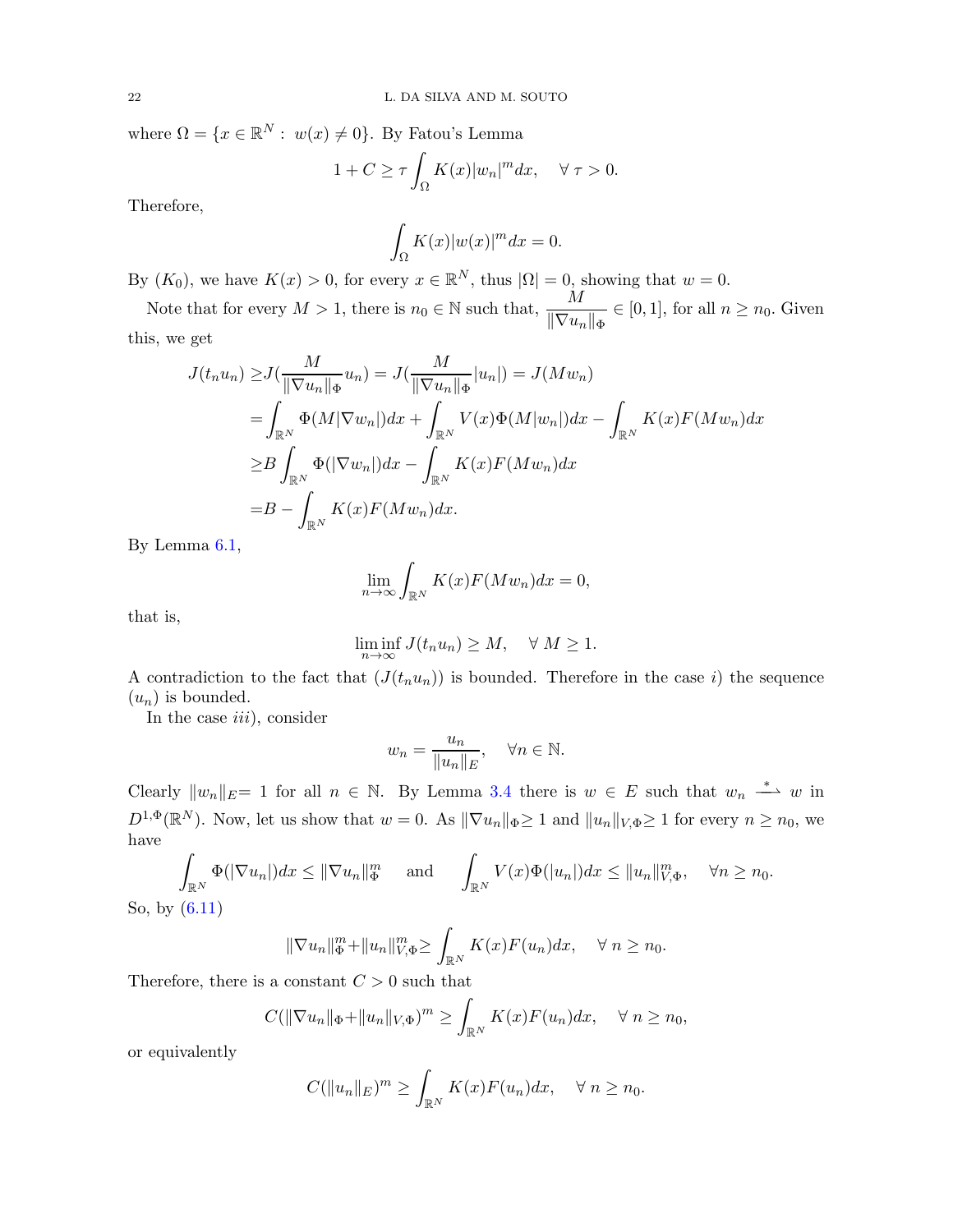Thus,

$$
C \ge \int_{\mathbb{R}^N} K(x) \frac{F(u_n)}{\|u_n\|_E^m} dx \ge \int_{\mathbb{R}^N} K(x) \frac{F(u_n)}{|u_n|^m} |u_n|^m dx.
$$

The condition  $(f_4)$  implies that for every  $\tau > 0$ , there is  $\xi > 0$  sufficiently large such that

$$
\frac{F(s)}{|s|^m} \ge \tau, \quad \forall |s| \ge \xi.
$$

So

$$
1 + C \ge \int_{\Omega \cap \{|u_n| \ge \xi\}} K(x) \frac{F(u_n)}{|u_n|^m} |w_n|^m dx \ge \tau \int_{\Omega \cap \{|u_n| \ge \xi\}} K(x) |w_n|^m dx,
$$

where  $\Omega = \{x \in \mathbb{R}^N : w(x) \neq 0\}$ . By Fatou's Lemma,

$$
1 + C \ge \tau \int_{\Omega} K(x) |w(x)|^m dx, \quad \forall \tau > 0.
$$

Therefore,

$$
\int_{\Omega} K(x)|w(x)|^m dx = 0.
$$

With  $K(x) > 0$  for every  $x \in \mathbb{R}^N$ , we have

$$
|w(x)|^m = 0 \quad \Rightarrow \quad w(x) = 0 \quad a.e. \text{ in } \Omega.
$$

Therefore,  $|\Omega| = 0$ , showing that  $w = 0$ .

Note that for every  $M > 1$ , there is  $n_0 \in \mathbb{N}$  such that,  $\frac{M}{\|\nabla u_n\|_{\Phi}} \in [0, 1]$ , for all  $n \ge n_0$ . Given this, we get

$$
J(t_n u_n) \ge J\left(\frac{M}{\|\nabla u_n\|_{\Phi}} u_n\right) = J\left(\frac{M}{\|\nabla u_n\|_{\Phi}} |u_n|\right) = J(Mw_n)
$$
  
= 
$$
\int_{\mathbb{R}^N} \Phi(M|\nabla w_n|) dx + \int_{\mathbb{R}^N} V(x) \Phi(M|w_n|) dx - \int_{\mathbb{R}^N} K(x) F(Mw_n) dx
$$
  

$$
\ge MQ(u_n) - \int_{\mathbb{R}^N} K(x) F(Mw_n) dx.
$$

By definition of the sequence  $(w_n)$ , we have  $\|\nabla w_n\|_{\Phi} \leq 1$  and  $\|w_n\|_{V,\Phi} \leq 1$ , for all  $n \in \mathbb{N}$ . Then,

$$
\int_{\mathbb{R}^N} \Phi(|\nabla w_n|) dx \ge ||\nabla w_n||_{\Phi}^m, \quad \text{and} \quad \int_{\mathbb{R}^N} V(x) \Phi(|w_n|) dx \ge ||w_n||_{V, \Phi}^m, \quad \forall n \in \mathbb{N}.
$$

So there is  $C > 0$  such that

$$
Q(w_n) \ge ||\nabla w_n||_{\Phi}^m + ||w_n||_{V,\Phi}^m \ge C(||\nabla w_n||_{\Phi} + ||w_n||_{V,\Phi})^m, \quad \forall n \in \mathbb{N}.
$$

Thus

$$
J(t_n u_n) \geq MC(||w_n||_E)^m - \int_{\mathbb{R}^N} K(x)F(Mw_n)dx = MC - \int_{\mathbb{R}^N} K(x)F(Mw_n)dx.
$$

By Lemma [6.1,](#page-17-2)

$$
\lim_{n \to \infty} \int_{\mathbb{R}^N} K(x) F(Mw_n) dx = 0,
$$

therefore,

$$
\liminf_{n \to \infty} J(t_n u_n) \ge M, \quad \forall M \ge 1.
$$

A contradiction to the fact that  $(J(t_n u_n))$  is bounded. Therefore,  $(u_n)$  is bounded.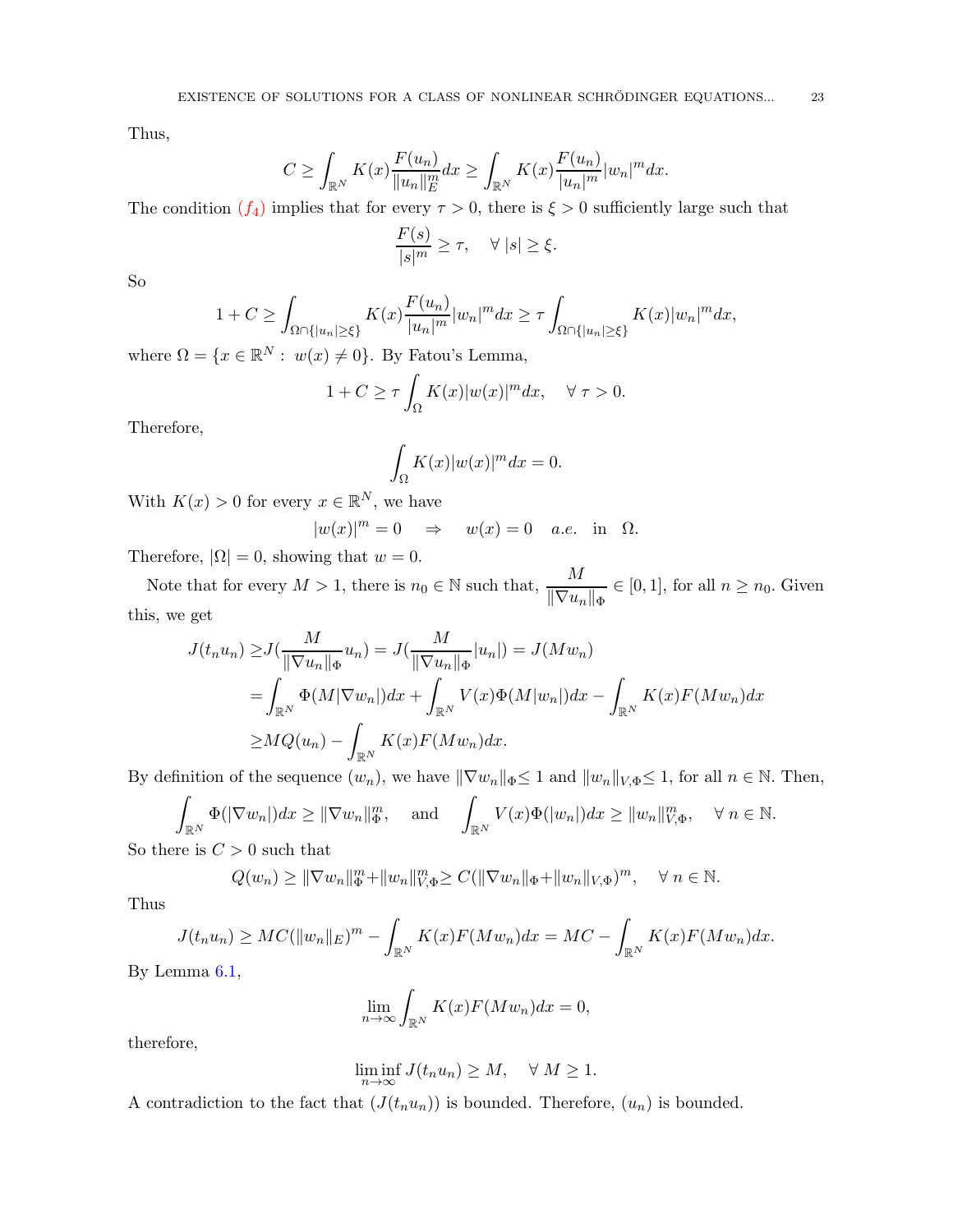The case ii) is analogous to the case i.

## 7. Proof of Theorem [1.1](#page-4-0)

As a consequence of the previous section the Cerami sequence  $(u_n)$  associated with the mountain pass level  $c$  is bounded and thus, without loss of generality, we can assume that there is  $u \in E$  such that

(7.1) 
$$
u_n \stackrel{*}{\longrightarrow} u
$$
 in  $D^{1,\Phi}(\mathbb{R}^N)$ , and  $u_n(x) \longrightarrow u(x)$  a.e.  $\mathbb{R}^N$ .

Also because  $(u_n)$  is a bounded Cerami sequence and  $\Phi$  is convex, it is possible to show that

<span id="page-23-0"></span>(7.2) 
$$
Q(v) - Q(u_n) \ge \int_{\mathbb{R}^N} K(x) f(u_n)(v - u_n) dx + o_n(1).
$$

For the Lemma [3.5,](#page-8-1) we have to

$$
\liminf_{n\to\infty}\int_{\mathbb{R}^N}\Phi(|\nabla u_n|)dx\geq \int_{\mathbb{R}^N}\Phi(|\nabla u|)dx.
$$

Now, due to the Fatou's Lemma, we have

$$
\liminf_{n\to\infty}\int_{\mathbb{R}^N}V(x)\Phi(|u_n|)dx\geq \int_{\mathbb{R}^N}V(x)\Phi(|u|)dx.
$$

Therefore,

<span id="page-23-1"></span>(7.3) 
$$
\liminf_{n \to \infty} Q(u_n) \ge Q(u).
$$

From  $(7.2)$  and  $(7.3)$  together with the Lemma [6.1,](#page-17-2) we get

$$
Q(v) - Q(u) \ge \int_{\mathbb{R}^N} K(x) f(u) (v - u) dx, \quad \forall \ v \in C_0^{\infty}(\mathbb{R}^N).
$$

As  $E = \overline{C_0^{\infty}(\mathbb{R}^N)}^{\|\cdot\|_E}$  and  $\Phi \in (\Delta_2)$ , we conclude that

(7.4) 
$$
Q(v) - Q(u) \ge \int_{\mathbb{R}^N} K(x) f(u)(v - u) dx, \quad \forall v \in E.
$$

In other words,  $u$  is a critical point of the  $J$  functional. And from Proposition [3.10,](#page-10-0) we can conclude that  $u$  is a weak solution for  $(P)$ .

Now, let's show that  $u$  is nontrivial. Before, we will prove the following Lemma.

<span id="page-23-2"></span>**Lemma 7.1.** 
$$
\int_{\mathbb{R}^N} K(x)f(u_n)(u - u_n)dx = o_n(1).
$$

*Proof:* Let us consider the case  $(K_2)$ . From  $(f_1)$  and  $(f_2)$ , given  $\varepsilon > 0$ , there is a constant  $C > 0$  such that

$$
K(x)f(s) \leq \varepsilon C(V(x)\phi(|s|)|s| + \phi_*(|s|)|s|) + CK(x)b(|s|)|s|,
$$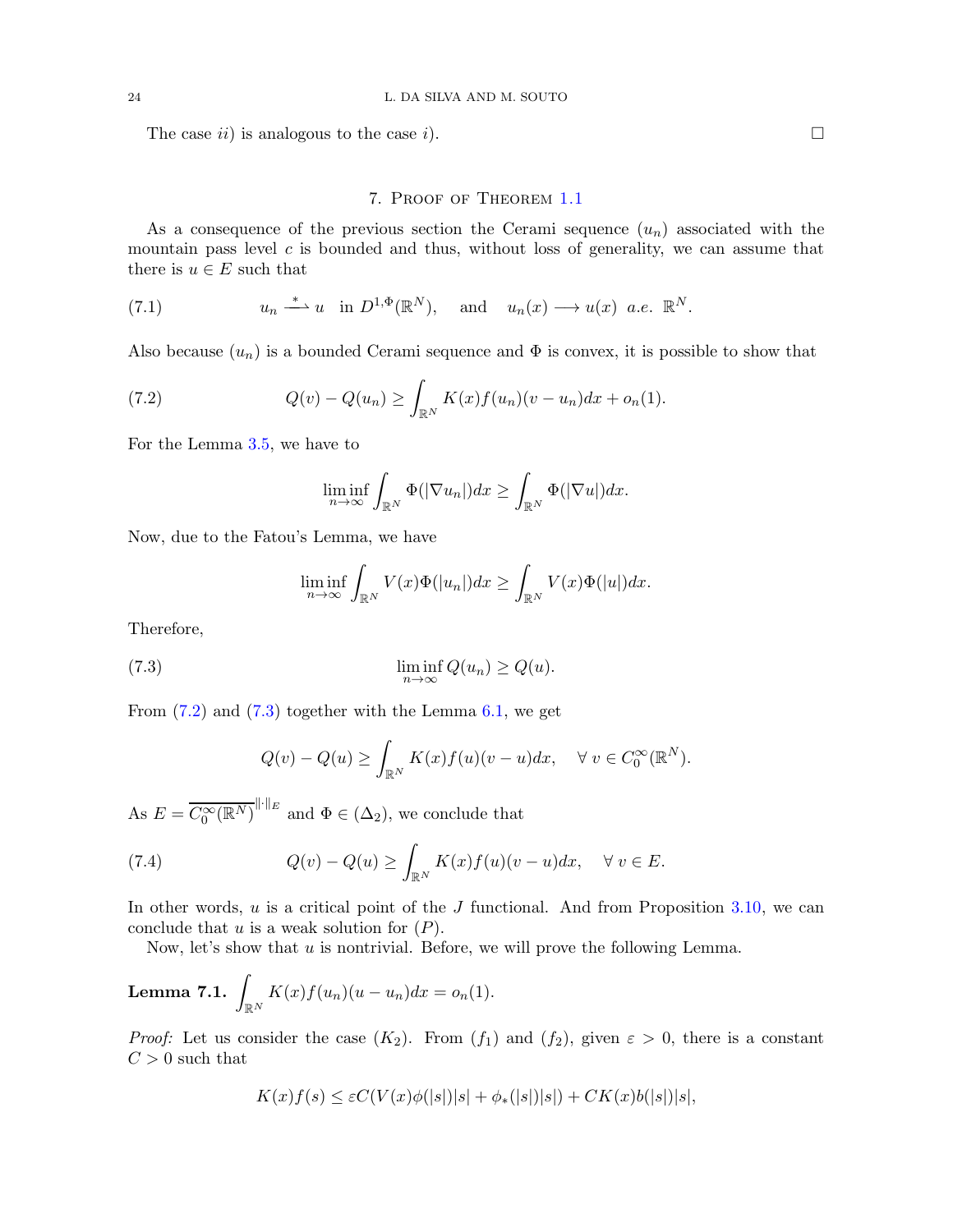for all  $x \in \mathbb{R}^N$  e  $s \in \mathbb{R}$ . Thus

$$
\left| \int_{\mathbb{R}^N} K(x) f(u_n)(u - u_n) dx \right| \leq \varepsilon C \int_{\mathbb{R}^N} V(x) \phi(|u_n|) |u_n| |u - u_n| dx \n+ \varepsilon C \int_{\mathbb{R}^N} V(x) \phi_*(|u_n|) |u_n| |u - u_n| dx \n+ C \int_{\mathbb{R}^N} K(x) b(|u_n|) |u_n| |u - u_n| dx \n\leq \varepsilon C ||\phi(|u_n|) |u_n| ||_{L^{\tilde{\Phi}}(\mathbb{R}^N)} ||u - u_n||_{L^{\Phi}(\mathbb{R}^N)} \n+ \varepsilon C ||\phi_*(|u_n|) |u_n| ||_{L^{\tilde{\Phi}_*}(\mathbb{R}^N)} ||u - u_n||_{L^{\Phi_*}(\mathbb{R}^N)} \n+ C ||b(|u_n|) |u_n| ||_{L^{\tilde{B}}_K(\mathbb{R}^N)} ||u - u_n||_{L^R_K(\mathbb{R}^N)}.
$$

By Proposition [5.1,](#page-14-1) there is  $n_0 \in \mathbb{N}$  such that  $||u - u_n||_{L_K^B(\mathbb{R}^N)} < \varepsilon$ , for all  $n \ge n_0$ .  $\text{Since } (\|u - u_n\|_{L^{\Phi}_V(\mathbb{R}^N)}), \, (\|u - u_n\|_{L^{\Phi_*}(\mathbb{R}^N)}), \, (\|\phi(|u_n|)|u_n|\|_{L^{\tilde{\Phi}}_K(\mathbb{R}^N)}), \, (\|\phi_*(|u_n|)|u_n|\|_{L^{\tilde{\Phi}_*}(\mathbb{R}^N)}) \text{ and}$  $(||b(|u_n|)||u_n||||_{L^{\bar{B}}_K(\mathbb{R}^N)})$  are bounded, it follows that

$$
\left| \int_{\mathbb{R}^N} K(x)f(u_n)(u - u_n)dx \right| \leq \varepsilon C_1, \quad \forall \ n \geq n_1
$$

where  $C_1 > 0$  is a constant that does not depend of  $n \in \mathbb{N}$ . Therefore,

$$
\int_{\mathbb{R}^N} K(x)f(u_n)(u-u_n)dx = o_n(1).
$$

The case  $(K_3)$  follows the same idea.

Returning to the proof of the Theorem [1.1,](#page-4-0) it follows from Lemma [6.1](#page-17-2) that

<span id="page-24-1"></span>(7.5) 
$$
\lim_{n \to \infty} \int_{\mathbb{R}^N} K(x) F(u_n) dx = \int_{\mathbb{R}^N} K(x) F(u) dx.
$$

As  $J'(u_n)(u - u_n) = o_n(1)$ , then

$$
Q(u) - Q(u_n) \ge \int_{\mathbb{R}^N} K(x)f(u_n)(u - u_n)dx + o_n(1).
$$

So, by this inequality above and the Lemma [7.1,](#page-23-2)

<span id="page-24-0"></span>(7.6) 
$$
Q(u) \geq \limsup_{n \to \infty} Q(u_n).
$$

From  $(7.3)$  and  $(7.6)$ ,

<span id="page-24-2"></span>(7.7) 
$$
Q(u) = \lim_{n \to \infty} Q(u_n).
$$

Thus, by  $(7.5)$  and  $(7.7)$ , we conclude

$$
0 < c = \lim_{n \to \infty} J(u_n) = \int_{\mathbb{R}^N} \Phi(|\nabla u|) dx + \int_{\mathbb{R}^N} V(x) \Phi(|u|) dx - \int_{\mathbb{R}^N} K(x) F(u) dx = J(u),
$$

that is,  $u \neq 0$ . Proving the Theorem [1.1.](#page-4-0)

 $\Box$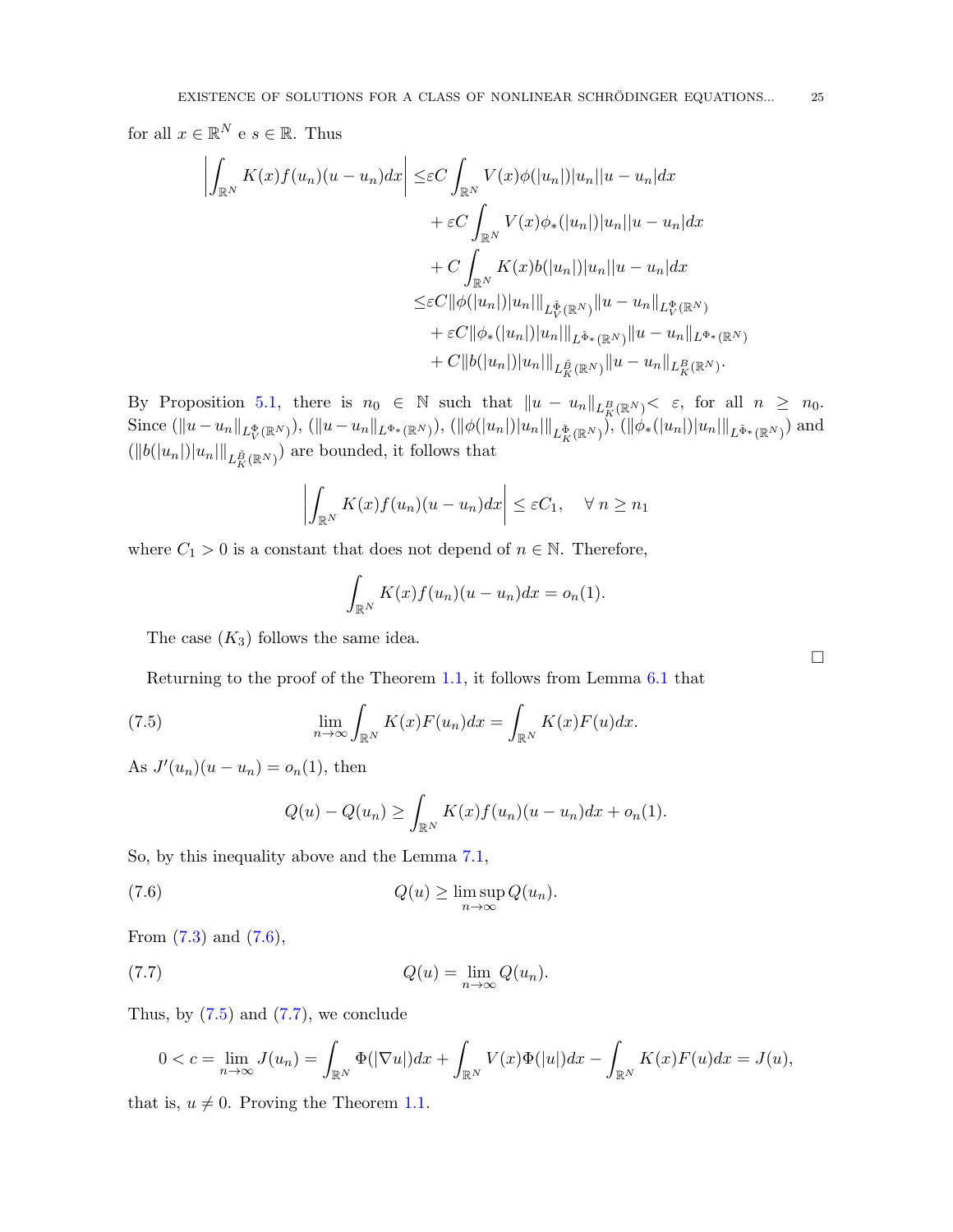#### 26 L. DA SILVA AND M. SOUTO

#### **REFERENCES**

- <span id="page-25-21"></span><span id="page-25-17"></span>[1] A. Adams and J. F. Fournier, Sobolev Spaces, Academic Press (2003). [5,](#page-4-1) [8](#page-7-2)
- <span id="page-25-20"></span>[2] A. Szulkin, Minimax principle for lower semicontinuous functions and applications to nonlinear boundary value problems, Ann. Inst. H. Poincaré 3 (1986), 77-109. [2](#page-1-0)
- [3] C.O. Alves and M.A.S. Souto, Existence of solutions for a class of nonlinear Schrödinger equations with potential vanishing at infinity, J. Differential Equations 254 (2013) 1977–1991 [2,](#page-1-0) [3](#page-2-1)
- <span id="page-25-18"></span>[4] C.O. Alves and M.L.M. Carvalho, A Lions Type Result For a Large Class of Orlicz-Sobolev Space and Applications, Moscow Mathematical Journal, 2021. [2,](#page-1-0) [9,](#page-8-2) [10,](#page-9-1) [11](#page-10-1)
- <span id="page-25-27"></span>[5] D. Montreano, D. Montreano, N.S. Papageorgiou, Topological and Variational Methods with Applications to Nonlinear Boundary Value Problems , Springer, New York (2014) [12](#page-11-2)
- <span id="page-25-19"></span>[6] E.D. da Silva, M. L. M. Carvalho, K. Silva and J. V.A. Gonçalves, *Quasilinear elliptic problems on non*reflexive Orlicz-Sobolev spaces, Topol. Methods Nonlinear Anal. 54 (2019), 587–612 [2](#page-1-0)
- <span id="page-25-0"></span>[7] E. DiBenedetto,  $C^{1,\gamma}$  local regularity of weak solutions of degenerate elliptic equations, Nonlinear Anal. 7, no. 8, (1985) 827-850. [1](#page-0-1)
- <span id="page-25-10"></span>[8] Fukagai, M. Ito and K. Narukawa, *Positive solutions of quasilinear elliptic equations with critical Orlicz*-Sobolev nonlinearity on  $\mathbb{R}^N$ , Funskcial. Ekvac. 49 (2006), 235-267. [1,](#page-0-1) [5,](#page-4-1) [6,](#page-5-3) [7](#page-6-5)
- <span id="page-25-3"></span>[9] G. Bonanno, G.M. Bisci and V. Radulescu, Quasilinear elliptic non-homogeneous Dirichlet problems through Orlicz-Sobolev spaces, Nonl. Anal. 75 (2012), 4441-4456. [1](#page-0-1)
- <span id="page-25-4"></span>[10] G. Bonanno, G. M. Bisci and V. Radulescu, Arbitrarily small weak solutions for a nonlinear eigenvalue problem in Orlicz-Sobolev spaces, Monatshefte für Mathematik [1](#page-0-1)65 (2012), 305-318. 1
- <span id="page-25-1"></span>[11] G.M. Figueiredo, Existence and multiplicity of solutions for a class of p&q elliptic problems with critical exponent, Math. Nachr. 286, no. 11-12, (2013) 1129-1141. [1](#page-0-1)
- <span id="page-25-29"></span>[12] H. Berestycki, P.L. Lions, Nonlinear scalar field equations. I. Existence of a ground state, Arch. Ration. Mech. Anal. 82 (1983) 313–346. [18](#page-17-3)
- <span id="page-25-24"></span>[13] H. Brezis, Functional Analysis, Sobolev Spaces and Partial Differential Equations. Springer, New York (2011) [7,](#page-6-5) [11](#page-10-1)
- <span id="page-25-26"></span><span id="page-25-25"></span>[14] I. Ekeland, Convexity Methods in Hamiltonian Mechanics, Springer, Berlin (1990) [9](#page-8-2)
- [15] I. Ekeland and R. Temam, Convex Analysis and Variational Problems, North Holland, American Elsevier, New York, 1976. [10](#page-9-1)
- <span id="page-25-11"></span>[16] J.P. Gossez, Nonlineare Elliptic boundary value problems for equations with rapidly(or slowly) increasing coefficients, Trans. Amer. Math. Soc. 190 (1974), 753–758. [1](#page-0-1)
- <span id="page-25-8"></span>[17] M. Fuchs and G. Li, Variational inequalities for energy functionals with nonstandard growth conditions, Abstr. Appl. Anal. 3 (1998), 405-412. [1](#page-0-1)
- <span id="page-25-9"></span>[18] M. Fuchs and V. Osmolovski, Variational integrals on Orlicz Sobolev spaces. Z. Anal. Anwendungen 17, 393-415 (1998) 6 [1](#page-0-1)
- <span id="page-25-13"></span>[19] M. Mihailescu and V. Rădulescu, Nonhomogeneous Neumann problems in Orlicz-Sobolev spaces, C.R. Acad. Sci. Paris, Ser. I 346 (2008), 401-406. [2](#page-1-0)
- <span id="page-25-14"></span>[20] M. Mihailescu and V. Rădulescu, Existence and multiplicity of solutions for a quasilinear non-homogeneous problems: An Orlicz-Sobolev space setting, J. Math. Anal. Appl. 330 (2007), 416-432 [2](#page-1-0)
- <span id="page-25-15"></span>[21] M. Mihailescu and D. Repovs, Multiple solutions for a nonlinear and non-homogeneous problems in Orlicz-Sobolev spaces, Appl. Math. Comput. 217 (2011), 6624-6632. [2](#page-1-0)
- <span id="page-25-16"></span>[22] M. Mihailescu, V. Radulescu and D. Repovs, On a non-homogeneous eigenvalue problem involving a potential: an Orlicz-Sobolev space setting, J. Math. Pures Appliquées 93 ([2](#page-1-0)010), 132-148. 2
- <span id="page-25-28"></span><span id="page-25-22"></span>[23] M.N. Rao and Z.D. Ren, Theory of Orlicz Spaces, Marcel Dekker, New York (1985). [5](#page-4-1)
- <span id="page-25-23"></span>[24] M. Willem, Minimax Theorems, Birkhauser, Basel (1996) [12](#page-11-2)
- [25] M. Tienari A degree theory for a class of mappings of monotone type in Orlicz-Sobolev spaces, Annales Academiae Scientiarum Fennicae. Series A. I, Mathematica. Dissertationes ; 97 [7](#page-6-5)
- <span id="page-25-2"></span>[26] N. Fukagai and K. Narukawa, On the existence of multiple positive solutions of quasilinear elliptic eigenvalue problems, Ann. Mat. Pura Appl. 186, no. 3, (2007) 539-564. [1](#page-0-1)
- <span id="page-25-6"></span>[27] PH. Clément, M. Garcia-Huidobro, R. Manásevich and K. Schmitt, *Mountain pass type solutions for* quasilinear elliptic equations, Calc. Var. 11 (2000), 33-62. [1](#page-0-1)
- <span id="page-25-5"></span>[28] R. Cern´y, Generalized Moser-Trudinger inequality for unbounded domains and its application , Nonlinear Differ. Equ. Appl. DOI 10.1007/s00030-011-0143-0. [1](#page-0-1)
- <span id="page-25-7"></span>[29] T. Donaldson, Nonlinear elliptic boundary value problems in Orlicz-Sobolev spaces, J. Diff. Equations 10 (1971), 507-528. [1](#page-0-1)
- <span id="page-25-12"></span>[30] V.K. Le and K. Schmitt, Quasilinear elliptic equations and inequalities with rapidly growing coefficients, J. London Math. Soc. 62 (2000) 852-872 [2](#page-1-0)